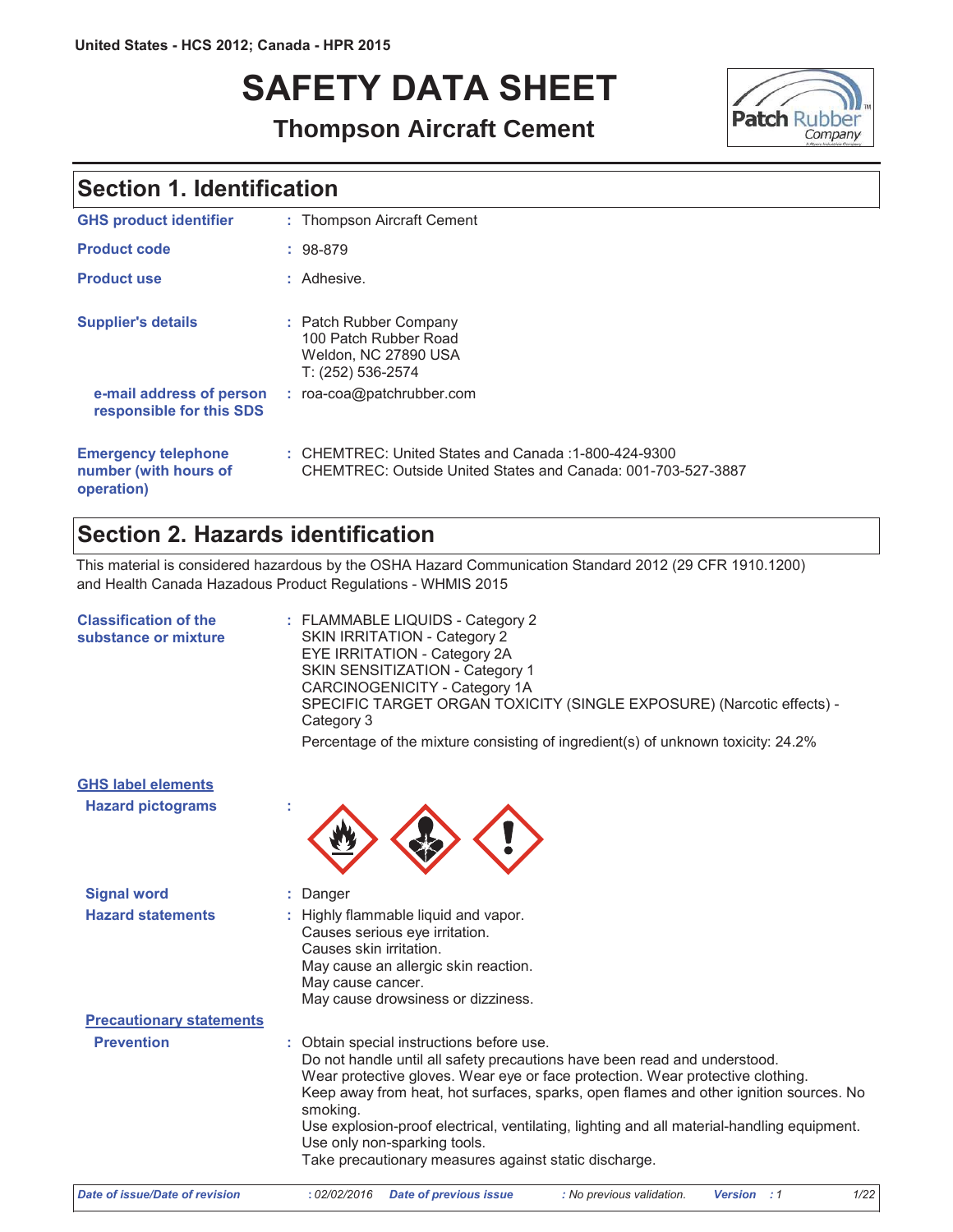## Section 2. Hazards identification

|                                                        | Keep container tightly closed.<br>Use only outdoors or in a well-ventilated area.<br>Avoid breathing vapor.<br>Wash hands thoroughly after handling.                                                                                                                                                                                                                                                                                                                                                                                                                                                     |
|--------------------------------------------------------|----------------------------------------------------------------------------------------------------------------------------------------------------------------------------------------------------------------------------------------------------------------------------------------------------------------------------------------------------------------------------------------------------------------------------------------------------------------------------------------------------------------------------------------------------------------------------------------------------------|
|                                                        | Contaminated work clothing must not be allowed out of the workplace.                                                                                                                                                                                                                                                                                                                                                                                                                                                                                                                                     |
| <b>Response</b>                                        | : IF exposed or concerned: Get medical attention.<br>IF INHALED: Remove person to fresh air and keep comfortable for breathing. Call a<br>POISON CENTER or physician if you feel unwell.<br>IF ON SKIN (or hair): Take off immediately all contaminated clothing. Rinse skin with<br>water or shower.<br>IF ON SKIN: Wash with plenty of soap and water. Wash contaminated clothing before<br>reuse.<br>If skin irritation or rash occurs: Get medical attention.<br>IF IN EYES: Rinse cautiously with water for several minutes. Remove contact lenses, if<br>present and easy to do. Continue rinsing. |
|                                                        | If eye irritation persists: Get medical attention.                                                                                                                                                                                                                                                                                                                                                                                                                                                                                                                                                       |
| <b>Storage</b>                                         | : Store locked up.<br>Store in a well-ventilated place. Keep cool.                                                                                                                                                                                                                                                                                                                                                                                                                                                                                                                                       |
| <b>Disposal</b>                                        | : Dispose of contents and container in accordance with all local, regional, national and<br>international regulations.                                                                                                                                                                                                                                                                                                                                                                                                                                                                                   |
| Other hazards which do<br>not result in classification | : None known.                                                                                                                                                                                                                                                                                                                                                                                                                                                                                                                                                                                            |

### Section 3. Composition/information on ingredients

| Substance/mixture     | : Mixture       |
|-----------------------|-----------------|
| <b>Other means of</b> | : Not available |
| <b>identification</b> |                 |

#### **CAS number/other identifiers**

| <b>CAS number</b>   | : Not applicable. |
|---------------------|-------------------|
| <b>Product code</b> | $: 98-879$        |

| <b>Ingredient name</b>                                               | $\frac{0}{0}$   | <b>CAS number</b> |
|----------------------------------------------------------------------|-----------------|-------------------|
| Naphtha (petroleum), hydrotreated light                              | $60 - 100$      | 64742-49-0        |
| heptane                                                              | 25.392 - 38.088 | 142-82-5          |
| 3-methylhexane                                                       | $0 - 25.392$    | 589-34-4          |
| Methylcyclohexane                                                    | $0 - 16.928$    | 108-87-2          |
| 2-Methylhexane                                                       | $0 - 12.969$    | 591-76-4          |
| 2,3-dimethylpentane                                                  | $0 - 4.232$     | 565-59-3          |
| 3-Ethylpentane                                                       | $0 - 4.232$     | 617-78-7          |
| carbon black, respirable other than powder                           | $1 - 5$         | 1333-86-4         |
| Stearic acid                                                         | $0.1 - 1$       | $57-11-4$         |
| resorcinol                                                           | $0.1 - 1$       | 108-46-3          |
| Zinc oxide                                                           | $0.1 - 1$       | 1314-13-2         |
| sulfur                                                               | $0.1 - 1$       | 7704-34-9         |
| Formaldehyde, gas                                                    | $0.1 - 1$       | $50 - 00 - 0$     |
| Phenol, 4-(1,1-dimethylethyl)-, polymer with sulfur chloride (S2Cl2) | $0.1 - 1$       | 60303-68-6        |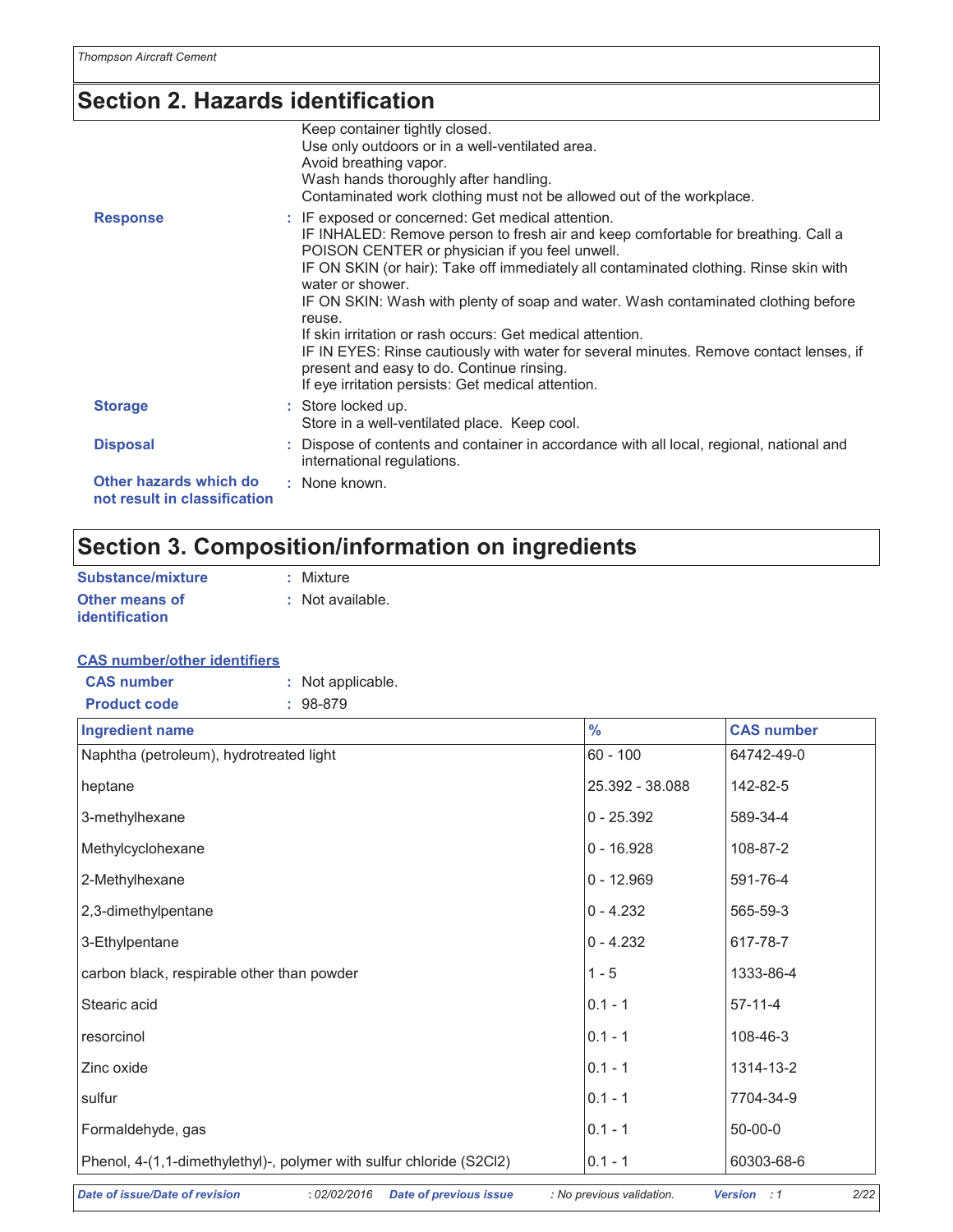### Section 3. Composition/information on ingredients

Any concentration shown as a range is to protect confidentiality or is due to batch variation.

There are no additional ingredients present which, within the current knowledge of the supplier and in the concentrations applicable, are classified as hazardous to health or the environment and hence require reporting in this section.

Occupational exposure limits, if available, are listed in Section 8.

### **Section 4. First aid measures**

| <b>Description of necessary first aid measures</b> |                                                                                                                                                                                                                                                                                                                                                                                                                                                                                                                                                                                                                                                                                                                                                                                                                               |  |
|----------------------------------------------------|-------------------------------------------------------------------------------------------------------------------------------------------------------------------------------------------------------------------------------------------------------------------------------------------------------------------------------------------------------------------------------------------------------------------------------------------------------------------------------------------------------------------------------------------------------------------------------------------------------------------------------------------------------------------------------------------------------------------------------------------------------------------------------------------------------------------------------|--|
| <b>Eye contact</b>                                 | : Immediately flush eyes with plenty of water, occasionally lifting the upper and lower<br>eyelids. Check for and remove any contact lenses. Continue to rinse for at least 10<br>minutes. Get medical attention.                                                                                                                                                                                                                                                                                                                                                                                                                                                                                                                                                                                                             |  |
| <b>Inhalation</b>                                  | : Remove victim to fresh air and keep at rest in a position comfortable for breathing. If it<br>is suspected that fumes are still present, the rescuer should wear an appropriate mask<br>or self-contained breathing apparatus. If not breathing, if breathing is irregular or if<br>respiratory arrest occurs, provide artificial respiration or oxygen by trained personnel. It<br>may be dangerous to the person providing aid to give mouth-to-mouth resuscitation.<br>Get medical attention. If necessary, call a poison center or physician. If unconscious,<br>place in recovery position and get medical attention immediately. Maintain an open<br>airway. Loosen tight clothing such as a collar, tie, belt or waistband.                                                                                          |  |
| <b>Skin contact</b>                                | : Wash with plenty of soap and water. Remove contaminated clothing and shoes. Wash<br>contaminated clothing thoroughly with water before removing it, or wear gloves.<br>Continue to rinse for at least 10 minutes. Get medical attention. In the event of any<br>complaints or symptoms, avoid further exposure. Wash clothing before reuse. Clean<br>shoes thoroughly before reuse.                                                                                                                                                                                                                                                                                                                                                                                                                                         |  |
| <b>Ingestion</b>                                   | : Wash out mouth with water. Remove dentures if any. Remove victim to fresh air and<br>keep at rest in a position comfortable for breathing. If material has been swallowed and<br>the exposed person is conscious, give small quantities of water to drink. Stop if the<br>exposed person feels sick as vomiting may be dangerous. Do not induce vomiting<br>unless directed to do so by medical personnel. If vomiting occurs, the head should be<br>kept low so that vomit does not enter the lungs. Get medical attention. If necessary,<br>call a poison center or physician. Never give anything by mouth to an unconscious<br>person. If unconscious, place in recovery position and get medical attention<br>immediately. Maintain an open airway. Loosen tight clothing such as a collar, tie, belt<br>or waistband. |  |

#### Most important symptoms/effects, acute and delayed

| <b>Potential acute health effects</b> |                                                                                                                                               |
|---------------------------------------|-----------------------------------------------------------------------------------------------------------------------------------------------|
| Eye contact                           | : Causes serious eye irritation.                                                                                                              |
| <b>Inhalation</b>                     | : Can cause central nervous system (CNS) depression. May cause drowsiness or<br>dizziness.                                                    |
| <b>Skin contact</b>                   | : Causes skin irritation. May cause an allergic skin reaction.                                                                                |
| <b>Ingestion</b>                      | : Can cause central nervous system (CNS) depression. May be irritating to mouth, throat<br>and stomach.                                       |
| Over-exposure signs/symptoms          |                                                                                                                                               |
| Eye contact                           | : Adverse symptoms may include the following:<br>pain or irritation<br>watering<br>redness                                                    |
| <b>Inhalation</b>                     | : Adverse symptoms may include the following:<br>nausea or vomiting<br>headache<br>drowsiness/fatigue<br>dizziness/vertigo<br>unconsciousness |
| <b>Skin contact</b>                   | : Adverse symptoms may include the following:<br>irritation<br>redness                                                                        |
| Date of issue/Date of revision        | : No previous validation.<br>3/22<br>: 02/02/2016<br><b>Date of previous issue</b><br><b>Version</b> : 1                                      |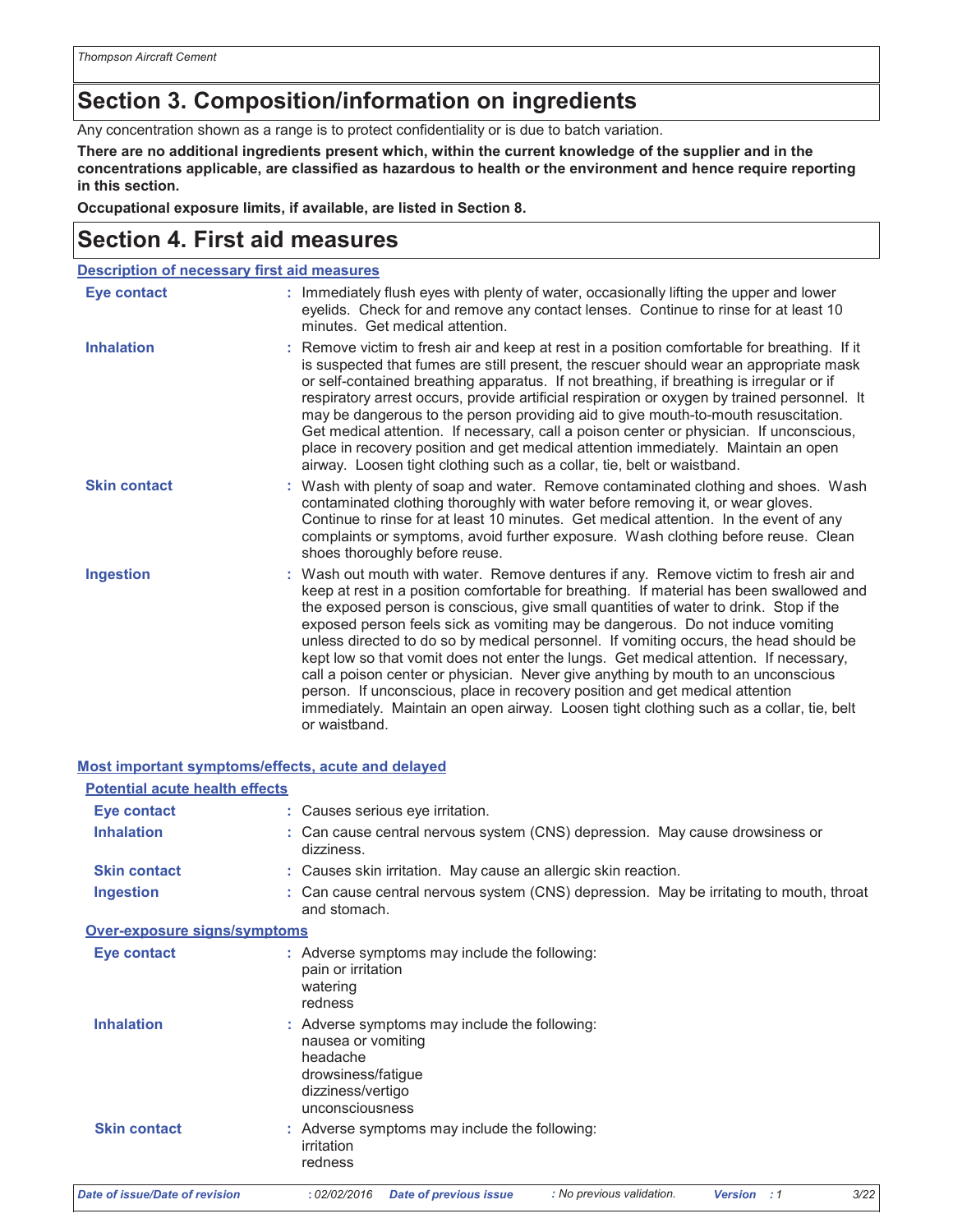### **Section 4. First aid measures**

| <b>Ingestion</b>                  | : No specific data.                                                                                                                                                                                                                                                                                                                                                                                             |
|-----------------------------------|-----------------------------------------------------------------------------------------------------------------------------------------------------------------------------------------------------------------------------------------------------------------------------------------------------------------------------------------------------------------------------------------------------------------|
|                                   | Indication of immediate medical attention and special treatment needed, if necessary                                                                                                                                                                                                                                                                                                                            |
| <b>Notes to physician</b>         | : Treat symptomatically. Contact poison treatment specialist immediately if large<br>quantities have been ingested or inhaled. high concentrations: heartbeat irregularity<br>(arrhythmia)                                                                                                                                                                                                                      |
| <b>Specific treatments</b>        | : No specific treatment.                                                                                                                                                                                                                                                                                                                                                                                        |
| <b>Protection of first-aiders</b> | : No action shall be taken involving any personal risk or without suitable training. If it is<br>suspected that fumes are still present, the rescuer should wear an appropriate mask or<br>self-contained breathing apparatus. It may be dangerous to the person providing aid to<br>give mouth-to-mouth resuscitation. Wash contaminated clothing thoroughly with water<br>before removing it, or wear gloves. |

#### See toxicological information (Section 11)

### **Section 5. Fire-fighting measures**

| <b>Extinguishing media</b>                               |                                                                                                                                                                                                                                                                                                                                                                                                                                                                                                                                                                                   |
|----------------------------------------------------------|-----------------------------------------------------------------------------------------------------------------------------------------------------------------------------------------------------------------------------------------------------------------------------------------------------------------------------------------------------------------------------------------------------------------------------------------------------------------------------------------------------------------------------------------------------------------------------------|
| <b>Suitable extinguishing</b><br>media                   | : Use dry chemical, $CO2$ , water spray (fog) or foam.                                                                                                                                                                                                                                                                                                                                                                                                                                                                                                                            |
| <b>Unsuitable extinguishing</b><br>media                 | : Do not use water jet.                                                                                                                                                                                                                                                                                                                                                                                                                                                                                                                                                           |
| <b>Specific hazards arising</b><br>from the chemical     | : Flammable or combustible, may be ignited by heat, sparks or flames. In a fire or if<br>heated, a pressure increase will occur and the container may burst, with the risk of a<br>subsequent explosion. Runoff to sewer may create fire or explosion hazard. Fire water<br>contaminated with this material must be contained and prevented from being discharged<br>to any waterway, sewer or drain. Vapors may form explosive mixtures with air. Vapors<br>may accumulate in low or confined areas or travel a considerable distance to a source<br>of ignition and flash back. |
| <b>Hazardous thermal</b><br>decomposition products       | : Decomposition products may include the following materials:<br>carbon dioxide<br>carbon monoxide<br>sulfur oxides<br>halogenated compounds<br>metal oxide/oxides<br>smoke<br>fumes or vapor                                                                                                                                                                                                                                                                                                                                                                                     |
| <b>Special protective actions</b><br>for fire-fighters   | : Promptly isolate the scene by removing all persons from the vicinity of the incident if<br>there is a fire. No action shall be taken involving any personal risk or without suitable<br>training. Move containers from fire area if this can be done without risk. Use water<br>spray to keep fire-exposed containers cool. Dike area of fire to prevent runoff.                                                                                                                                                                                                                |
| <b>Special protective</b><br>equipment for fire-fighters | : Fire-fighters should wear appropriate protective equipment and self-contained breathing<br>apparatus (SCBA) with a full face-piece operated in positive pressure mode.                                                                                                                                                                                                                                                                                                                                                                                                          |

### Section 6. Accidental release measures

Personal precautions, protective equipment and emergency procedures

| For non-emergency<br>personnel | : No action shall be taken involving any personal risk or without suitable training.<br>Evacuate surrounding areas. Keep unnecessary and unprotected personnel from<br>entering. Do not touch or walk through spilled material. Shut off all ignition sources.<br>No flares, smoking or flames in hazard area. Avoid breathing vapor or mist. Stay<br>upwind/keep distance from source. Provide adequate ventilation. Wear appropriate<br>respirator when ventilation is inadequate. Put on appropriate personal protective<br>equipment. |
|--------------------------------|-------------------------------------------------------------------------------------------------------------------------------------------------------------------------------------------------------------------------------------------------------------------------------------------------------------------------------------------------------------------------------------------------------------------------------------------------------------------------------------------------------------------------------------------|
|                                |                                                                                                                                                                                                                                                                                                                                                                                                                                                                                                                                           |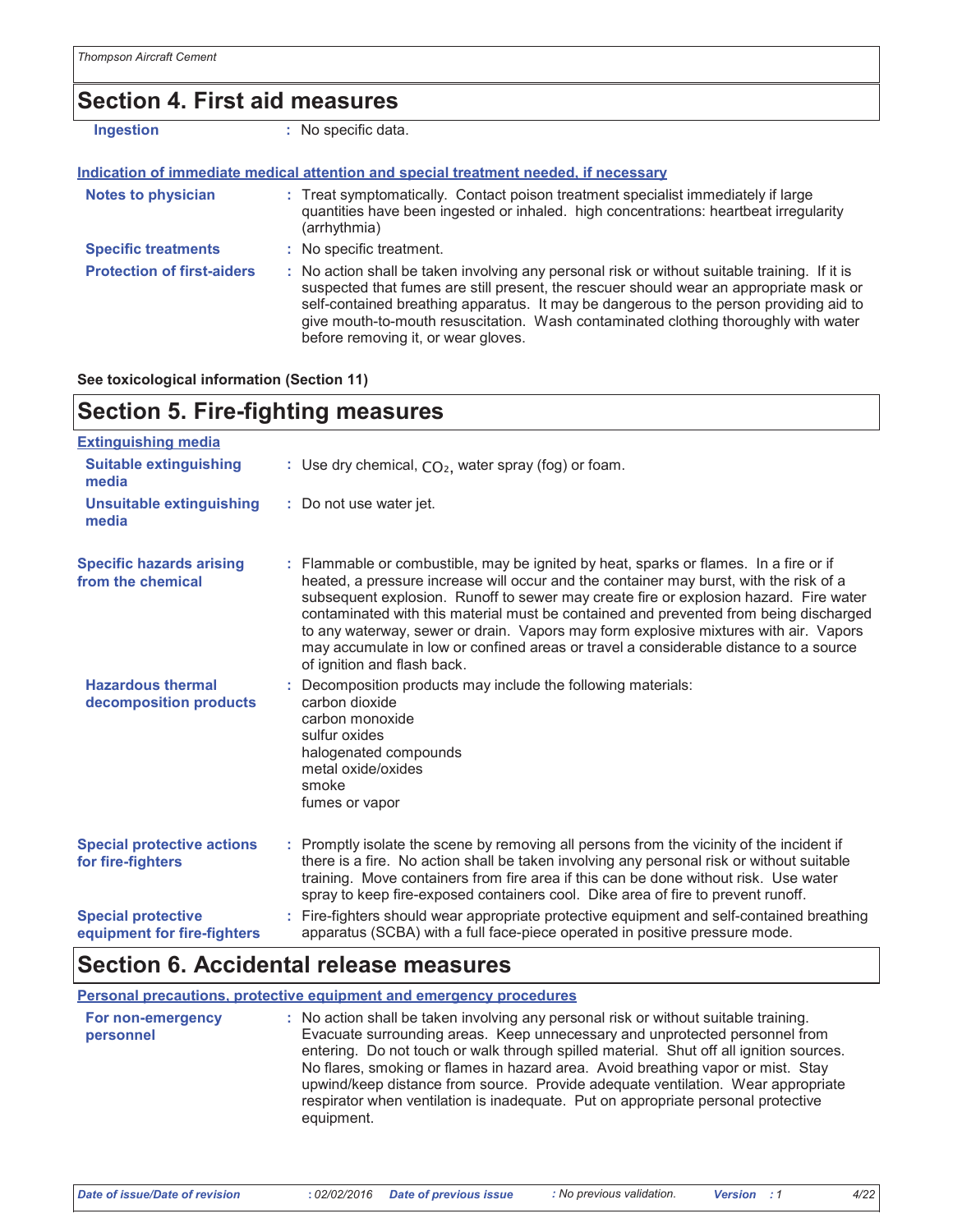### Section 6. Accidental release measures

| For emergency responders :                                   | If specialized clothing is required to deal with the spillage, take note of any information in<br>Section 8 on suitable and unsuitable materials.<br>See also the information in "For non-emergency personnel".                                                                                                                                                                                                                                                                                                                                                                                                                                                                                                                                                                                                                                                                                                                          |
|--------------------------------------------------------------|------------------------------------------------------------------------------------------------------------------------------------------------------------------------------------------------------------------------------------------------------------------------------------------------------------------------------------------------------------------------------------------------------------------------------------------------------------------------------------------------------------------------------------------------------------------------------------------------------------------------------------------------------------------------------------------------------------------------------------------------------------------------------------------------------------------------------------------------------------------------------------------------------------------------------------------|
| <b>Environmental precautions</b>                             | : Avoid dispersal of spilled material and runoff and contact with soil, waterways, drains<br>and sewers. Inform the relevant authorities if the product has caused environmental<br>pollution (sewers, waterways, soil or air). Water polluting material. May be harmful to<br>the environment if released in large quantities.                                                                                                                                                                                                                                                                                                                                                                                                                                                                                                                                                                                                          |
| <b>Methods and materials for containment and cleaning up</b> |                                                                                                                                                                                                                                                                                                                                                                                                                                                                                                                                                                                                                                                                                                                                                                                                                                                                                                                                          |
| <b>Small spill</b>                                           | : Stop leak if without risk. Move containers from spill area. Use spark-proof tools and<br>explosion-proof equipment. Ensure that the equipment is adequately grounded. Absorb<br>with an inert material and place in an appropriate waste disposal container.                                                                                                                                                                                                                                                                                                                                                                                                                                                                                                                                                                                                                                                                           |
| Large spill                                                  | : Stop leak if without risk. Move containers from spill area. Use spark-proof tools and<br>explosion-proof equipment. Ensure that the equipment is adequately grounded.<br>Approach release from upwind. Prevent entry into sewers, water courses, basements<br>or confined areas. Wash spillages into an effluent treatment plant or proceed as follows.<br>Contain and collect spillage with non-combustible, absorbent material e.g. sand, earth,<br>vermiculite or diatomaceous earth and place in container for disposal according to local<br>regulations (see Section 13). Dispose of via a licensed waste disposal contractor.<br>Contaminated absorbent material may pose the same hazard as the spilled product.<br>Note: see Section 1 for emergency contact information and Section 13 for waste<br>disposal. For large spills, dike spilled material or otherwise contain it to ensure runoff<br>does not reach a waterway. |

### **Section 7. Handling and storage**

#### **Precautions for safe handling**

| <b>Protective measures</b>                                                       | : Put on appropriate personal protective equipment (see Section 8). Persons with a<br>history of skin sensitization problems should not be employed in any process in which<br>this product is used. Avoid exposure - obtain special instructions before use. Do not<br>handle until all safety precautions have been read and understood. Do not get in eyes<br>or on skin or clothing. Do not ingest. Avoid breathing vapor or mist. Avoid release to<br>the environment. Use only with adequate ventilation. Wear appropriate respirator when<br>ventilation is inadequate. Do not enter storage areas and confined spaces unless<br>adequately ventilated. Keep in the original container or an approved alternative made<br>from a compatible material, kept tightly closed when not in use. Store and use away<br>from heat, sparks, open flame or any other ignition source. Use explosion-proof<br>electrical (ventilating, lighting and material handling) equipment. Use only non-sparking<br>tools. Take precautionary measures against electrostatic discharges. To avoid fire or<br>explosion, dissipate static electricity during transfer by grounding and bonding<br>containers and equipment before transferring material. Empty containers retain product<br>residue and can be hazardous. Do not reuse container. |
|----------------------------------------------------------------------------------|--------------------------------------------------------------------------------------------------------------------------------------------------------------------------------------------------------------------------------------------------------------------------------------------------------------------------------------------------------------------------------------------------------------------------------------------------------------------------------------------------------------------------------------------------------------------------------------------------------------------------------------------------------------------------------------------------------------------------------------------------------------------------------------------------------------------------------------------------------------------------------------------------------------------------------------------------------------------------------------------------------------------------------------------------------------------------------------------------------------------------------------------------------------------------------------------------------------------------------------------------------------------------------------------------------------------------------------|
| <b>Advice on general</b><br>occupational hygiene                                 | : Eating, drinking and smoking should be prohibited in areas where this material is<br>handled, stored and processed. Workers should wash hands and face before eating,<br>drinking and smoking. Remove contaminated clothing and protective equipment before<br>entering eating areas. See also Section 8 for additional information on hygiene<br>measures.                                                                                                                                                                                                                                                                                                                                                                                                                                                                                                                                                                                                                                                                                                                                                                                                                                                                                                                                                                        |
| <b>Conditions for safe storage,</b><br>including any<br><b>incompatibilities</b> | Store in accordance with local regulations. Store in a segregated and approved area.<br>Store in original container protected from direct sunlight in a dry, cool and well-ventilated<br>area, away from incompatible materials (see Section 10) and food and drink. Store<br>locked up. Eliminate all ignition sources. Separate from oxidizing materials. Keep<br>container tightly closed and sealed until ready for use. Containers that have been<br>opened must be carefully resealed and kept upright to prevent leakage. Do not store in<br>unlabeled containers. Use appropriate containment to avoid environmental<br>contamination.                                                                                                                                                                                                                                                                                                                                                                                                                                                                                                                                                                                                                                                                                       |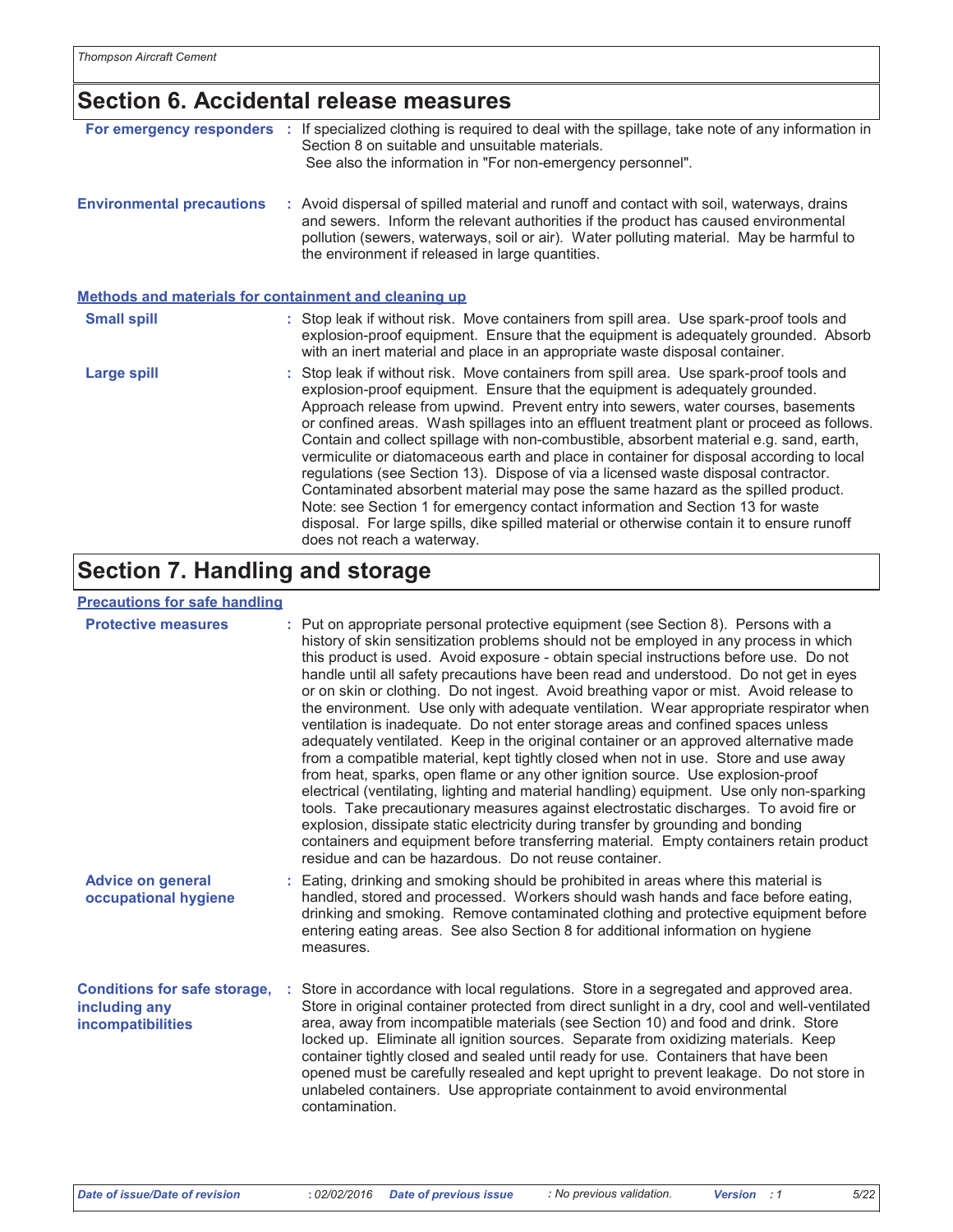#### **Control parameters**

#### **Occupational exposure limits**

| <b>Ingredient name</b>                            | <b>Exposure limits</b>                                                                                                                                                                                                                                                                                                                                                                                                                                                                                                                                                                                                                                         |
|---------------------------------------------------|----------------------------------------------------------------------------------------------------------------------------------------------------------------------------------------------------------------------------------------------------------------------------------------------------------------------------------------------------------------------------------------------------------------------------------------------------------------------------------------------------------------------------------------------------------------------------------------------------------------------------------------------------------------|
| <b>United States Occupational Exposure Limits</b> |                                                                                                                                                                                                                                                                                                                                                                                                                                                                                                                                                                                                                                                                |
| Naphtha (petroleum), hydrotreated light           | None.                                                                                                                                                                                                                                                                                                                                                                                                                                                                                                                                                                                                                                                          |
| heptane                                           | <b>ACGIH TLV (United States, 4/2014).</b><br>TWA: 400 ppm 8 hours.<br>TWA: 1640 mg/m <sup>3</sup> 8 hours.<br>STEL: 500 ppm 15 minutes.<br>STEL: 2050 mg/m <sup>3</sup> 15 minutes.<br>NIOSH REL (United States, 10/2013).<br>TWA: 85 ppm 10 hours.<br>TWA: 350 mg/m <sup>3</sup> 10 hours.<br>CEIL: 440 ppm 15 minutes.<br>CEIL: 1800 mg/m <sup>3</sup> 15 minutes.<br>OSHA PEL (United States, 2/2013).<br>TWA: 500 ppm 8 hours.<br>TWA: 2000 mg/m <sup>3</sup> 8 hours.<br>OSHA PEL 1989 (United States, 3/1989).<br>TWA: 400 ppm 8 hours.<br>TWA: 1600 mg/m <sup>3</sup> 8 hours.<br>STEL: 500 ppm 15 minutes.<br>STEL: 2000 mg/m <sup>3</sup> 15 minutes. |
| 3-methylhexane                                    | ACGIH TLV (United States, 4/2014).<br>TWA: 400 ppm 8 hours.<br>TWA: 1640 mg/m <sup>3</sup> 8 hours.<br>STEL: 500 ppm 15 minutes.<br>STEL: 2050 mg/m <sup>3</sup> 15 minutes.                                                                                                                                                                                                                                                                                                                                                                                                                                                                                   |
| Methylcyclohexane                                 | ACGIH TLV (United States, 4/2014).<br>TWA: 400 ppm 8 hours.<br>TWA: 1610 mg/m <sup>3</sup> 8 hours.<br>NIOSH REL (United States, 10/2013).<br>TWA: 400 ppm 10 hours.<br>TWA: 1600 mg/m <sup>3</sup> 10 hours.<br>OSHA PEL (United States, 2/2013).<br>TWA: 500 ppm 8 hours.<br>TWA: 2000 mg/m <sup>3</sup> 8 hours.                                                                                                                                                                                                                                                                                                                                            |
| 2-Methylhexane                                    | ACGIH TLV (United States, 4/2014).<br>TWA: 400 ppm 8 hours.<br>TWA: 1640 mg/m <sup>3</sup> 8 hours.<br>STEL: 500 ppm 15 minutes.<br>STEL: 2050 mg/m <sup>3</sup> 15 minutes.                                                                                                                                                                                                                                                                                                                                                                                                                                                                                   |
| 2,3-dimethylpentane                               | <b>ACGIH TLV (United States, 4/2014).</b><br>TWA: 400 ppm 8 hours.<br>TWA: 1640 mg/m <sup>3</sup> 8 hours.<br>STEL: 500 ppm 15 minutes.<br>STEL: 2050 mg/m <sup>3</sup> 15 minutes.                                                                                                                                                                                                                                                                                                                                                                                                                                                                            |
| 3-Ethylpentane                                    | ACGIH TLV (United States, 4/2014).<br>TWA: 400 ppm 8 hours.<br>TWA: 1640 mg/m <sup>3</sup> 8 hours.<br>STEL: 500 ppm 15 minutes.<br>STEL: 2050 mg/m <sup>3</sup> 15 minutes.                                                                                                                                                                                                                                                                                                                                                                                                                                                                                   |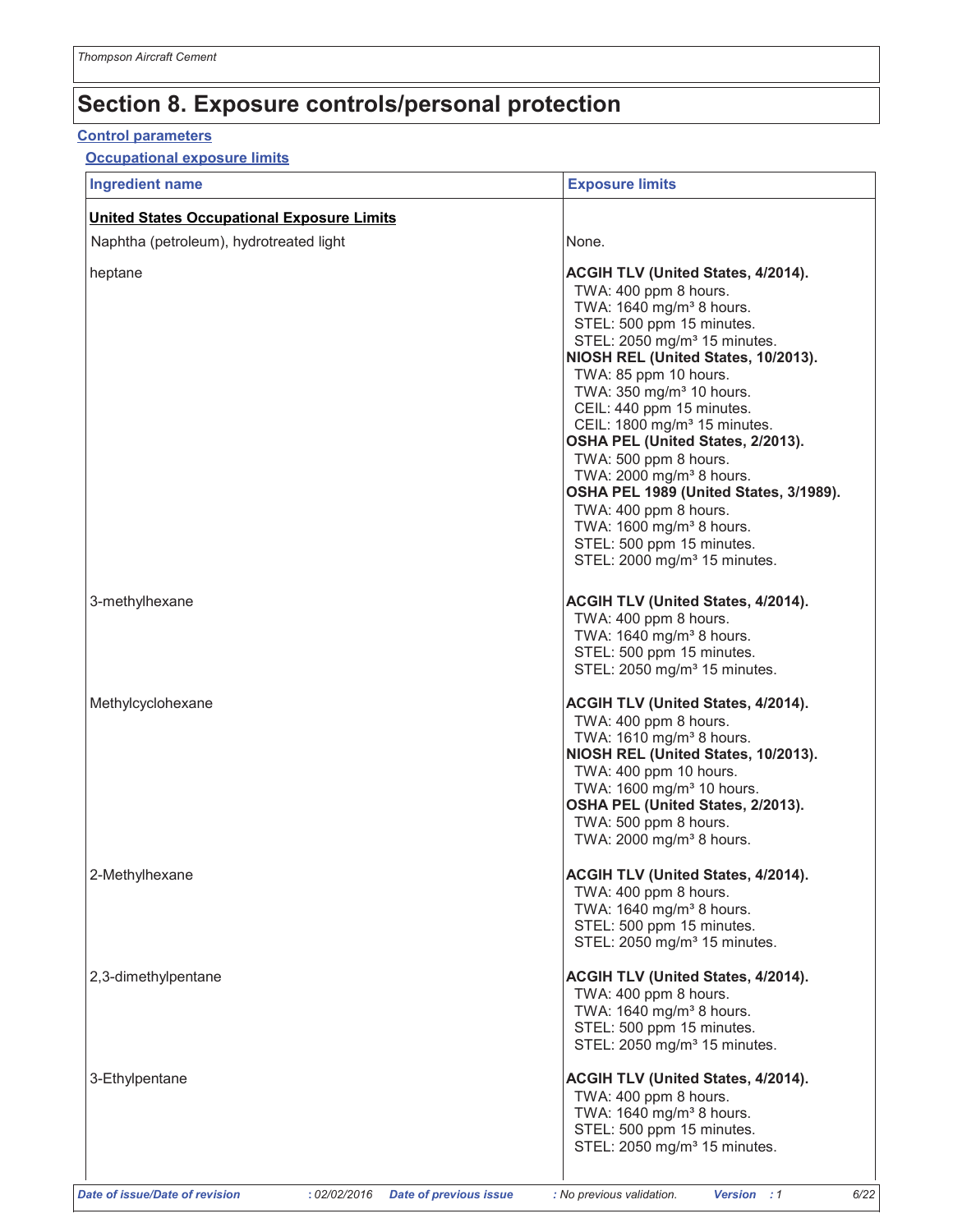| carbon black, respirable other than powder                                            | NIOSH REL (United States, 10/2013).<br>TWA: 3.5 mg/m <sup>3</sup> 10 hours.<br>TWA: 0.1 mg of PAHs/cm <sup>3</sup> 10 hours.<br>OSHA PEL (United States, 2/2013).<br>TWA: $3.5 \text{ mg/m}^3$ 8 hours.<br>ACGIH TLV (United States, 4/2014).<br>TWA: 3 mg/m <sup>3</sup> 8 hours. Form: Inhalable<br>fraction                                                                                                                                                                                                                                                                                      |
|---------------------------------------------------------------------------------------|-----------------------------------------------------------------------------------------------------------------------------------------------------------------------------------------------------------------------------------------------------------------------------------------------------------------------------------------------------------------------------------------------------------------------------------------------------------------------------------------------------------------------------------------------------------------------------------------------------|
| resorcinol                                                                            | ACGIH TLV (United States, 3/2015).<br>TWA: 10 ppm 8 hours.<br>TWA: 45 mg/m <sup>3</sup> 8 hours.<br>STEL: 20 ppm 15 minutes.<br>STEL: 90 mg/m <sup>3</sup> 15 minutes.<br>OSHA PEL 1989 (United States, 3/1989).<br>TWA: 10 ppm 8 hours.<br>TWA: 45 mg/m <sup>3</sup> 8 hours.<br>STEL: 20 ppm 15 minutes.<br>STEL: 90 mg/m <sup>3</sup> 15 minutes.<br>NIOSH REL (United States, 10/2013).<br>TWA: 10 ppm 10 hours.<br>TWA: 45 mg/m <sup>3</sup> 10 hours.<br>STEL: 20 ppm 15 minutes.<br>STEL: 90 mg/m <sup>3</sup> 15 minutes.                                                                   |
| Zinc oxide                                                                            | NIOSH REL (United States, 10/2013).<br>CEIL: 15 mg/m <sup>3</sup> Form: Dust<br>TWA: 5 mg/m <sup>3</sup> 10 hours. Form: Dust and<br>fumes<br>STEL: 10 mg/m <sup>3</sup> 15 minutes. Form: Fume<br>OSHA PEL (United States, 2/2013).<br>TWA: 5 mg/m <sup>3</sup> 8 hours. Form: Fume<br>TWA: 5 mg/m <sup>3</sup> 8 hours. Form: Respirable<br>fraction<br>TWA: 15 mg/m <sup>3</sup> 8 hours. Form: Total dust<br><b>ACGIH TLV (United States, 4/2014).</b><br>TWA: 2 mg/m <sup>3</sup> 8 hours. Form: Respirable<br>fraction<br>STEL: 10 mg/m <sup>3</sup> 15 minutes. Form:<br>Respirable fraction |
| Formaldehyde, gas                                                                     | <b>ACGIH TLV (United States, 3/2015). Skin</b><br>sensitizer. Inhalation sensitizer.<br>$C: 0.3$ ppm<br>$C: 0.37$ mg/m <sup>3</sup><br>OSHA PEL 1989 (United States, 3/1989).<br>TWA: 0.75 ppm 8 hours.<br>STEL: 2 ppm 15 minutes.<br>OSHA PEL Z2 (United States, 2/2013).<br>TWA: 0.75 ppm 8 hours.<br>STEL: 2 ppm 15 minutes.<br>NIOSH REL (United States, 10/2013).<br>TWA: 0.016 ppm 10 hours.<br>CEIL: 0.1 ppm 15 minutes.<br>OSHA PEL (United States, 2/2013).<br>TWA: 0.75 ppm 8 hours.<br>STEL: 2 ppm 15 minutes.                                                                           |
| Phenol, 4-(1,1-dimethylethyl)-, polymer with sulfur chloride (S2Cl2)                  | None.                                                                                                                                                                                                                                                                                                                                                                                                                                                                                                                                                                                               |
| Stearic acid                                                                          | None.                                                                                                                                                                                                                                                                                                                                                                                                                                                                                                                                                                                               |
| <b>Date of issue/Date of revision</b><br>:02/02/2016<br><b>Date of previous issue</b> | : No previous validation.<br>7/22<br>Version : 1                                                                                                                                                                                                                                                                                                                                                                                                                                                                                                                                                    |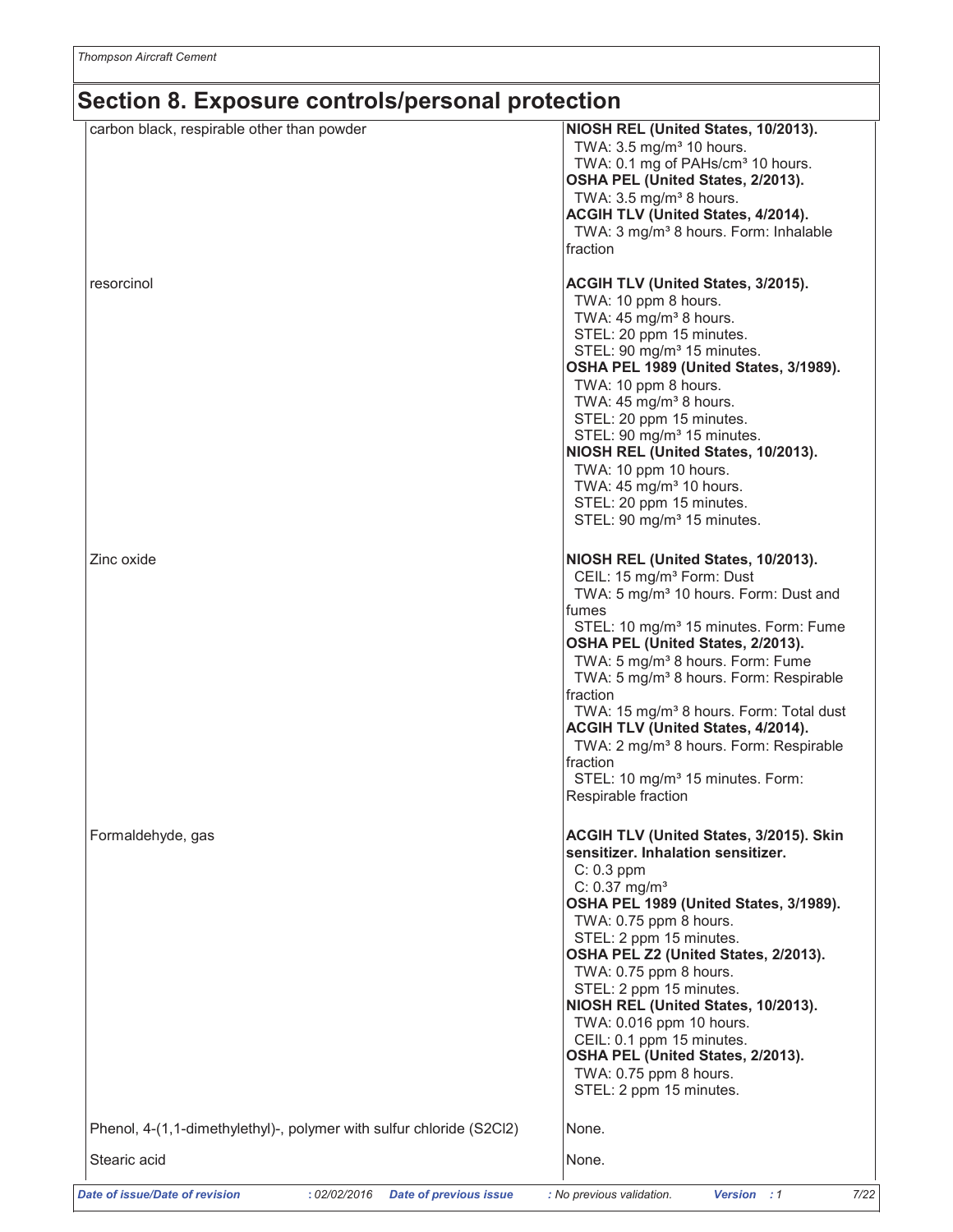| sulfur                                     | None.                                                                                                                                                                                                                                                                                                                                                                                                                                                                                                                                                                                                                                                                                                         |
|--------------------------------------------|---------------------------------------------------------------------------------------------------------------------------------------------------------------------------------------------------------------------------------------------------------------------------------------------------------------------------------------------------------------------------------------------------------------------------------------------------------------------------------------------------------------------------------------------------------------------------------------------------------------------------------------------------------------------------------------------------------------|
| <b>Canada Occupational Exposure Limits</b> |                                                                                                                                                                                                                                                                                                                                                                                                                                                                                                                                                                                                                                                                                                               |
| heptane                                    | CA Alberta Provincial (Canada, 4/2009).<br>15 min OEL: 2050 mg/m <sup>3</sup> 15 minutes.<br>8 hrs OEL: 1640 mg/m <sup>3</sup> 8 hours.<br>8 hrs OEL: 400 ppm 8 hours.<br>15 min OEL: 500 ppm 15 minutes.<br><b>CA British Columbia Provincial (Canada,</b><br>$2/2015$ ).<br>TWA: 400 ppm 8 hours.<br>STEL: 500 ppm 15 minutes.<br>CA Ontario Provincial (Canada, 1/2013).<br>TWA: 400 ppm 8 hours.<br>TWA: 1640 mg/m <sup>3</sup> 8 hours.<br>STEL: 500 ppm 15 minutes.<br>STEL: 2050 mg/m <sup>3</sup> 15 minutes.<br>CA Quebec Provincial (Canada, 1/2014).<br>TWAEV: 400 ppm 8 hours.<br>TWAEV: 1640 mg/m <sup>3</sup> 8 hours.<br>STEV: 500 ppm 15 minutes.<br>STEV: 2050 mg/m <sup>3</sup> 15 minutes. |
| 3-methylhexane                             | CA Alberta Provincial (Canada, 4/2009).<br>15 min OEL: 2050 mg/m <sup>3</sup> 15 minutes.<br>8 hrs OEL: 1640 mg/m <sup>3</sup> 8 hours.<br>8 hrs OEL: 400 ppm 8 hours.<br>15 min OEL: 500 ppm 15 minutes.                                                                                                                                                                                                                                                                                                                                                                                                                                                                                                     |
| Methylcyclohexane                          | CA Alberta Provincial (Canada, 4/2009).<br>8 hrs OEL: 400 ppm 8 hours.<br>8 hrs OEL: 1610 mg/m <sup>3</sup> 8 hours.<br><b>CA British Columbia Provincial (Canada,</b><br>$2/2015$ ).<br>TWA: 400 ppm 8 hours.<br>CA Ontario Provincial (Canada, 1/2013).<br>TWA: 400 ppm 8 hours.<br>TWA: 1610 mg/m <sup>3</sup> 8 hours.<br>CA Quebec Provincial (Canada, 1/2014).<br>TWAEV: 400 ppm 8 hours.<br>TWAEV: 1610 mg/m <sup>3</sup> 8 hours.                                                                                                                                                                                                                                                                     |
| 2-Methylhexane                             | CA Alberta Provincial (Canada, 4/2009).<br>15 min OEL: 2050 mg/m <sup>3</sup> 15 minutes.<br>8 hrs OEL: 1640 mg/m <sup>3</sup> 8 hours.<br>8 hrs OEL: 400 ppm 8 hours.<br>15 min OEL: 500 ppm 15 minutes.                                                                                                                                                                                                                                                                                                                                                                                                                                                                                                     |
| 2,3-dimethylpentane                        | CA Alberta Provincial (Canada, 4/2009).<br>15 min OEL: 2050 mg/m <sup>3</sup> 15 minutes.<br>8 hrs OEL: 1640 mg/m <sup>3</sup> 8 hours.<br>8 hrs OEL: 400 ppm 8 hours.<br>15 min OEL: 500 ppm 15 minutes.                                                                                                                                                                                                                                                                                                                                                                                                                                                                                                     |
| 3-Ethylpentane                             | CA Alberta Provincial (Canada, 4/2009).<br>15 min OEL: 2050 mg/m <sup>3</sup> 15 minutes.<br>8 hrs OEL: 1640 mg/m <sup>3</sup> 8 hours.<br>8 hrs OEL: 400 ppm 8 hours.<br>15 min OEL: 500 ppm 15 minutes.                                                                                                                                                                                                                                                                                                                                                                                                                                                                                                     |

Version : 1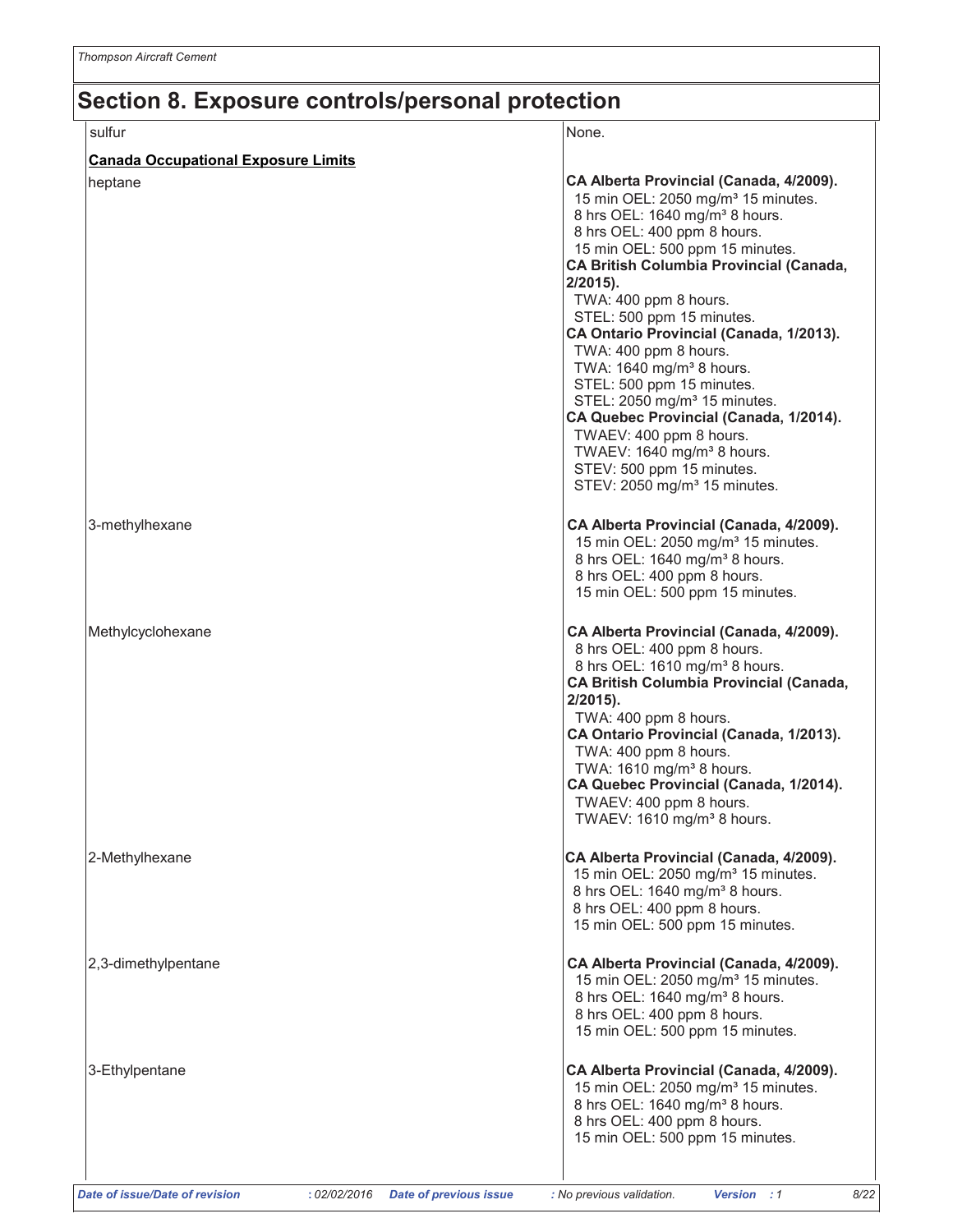| Stearic acid                                                                           | CA Ontario Provincial (Canada, 1/2013).<br>TWA: 10 mg/m <sup>3</sup> 8 hours. Form: Total<br>particulate mass                                                                                                                                                                                                                                                                                                                                                                                                                                                                                                                                                                                        |
|----------------------------------------------------------------------------------------|------------------------------------------------------------------------------------------------------------------------------------------------------------------------------------------------------------------------------------------------------------------------------------------------------------------------------------------------------------------------------------------------------------------------------------------------------------------------------------------------------------------------------------------------------------------------------------------------------------------------------------------------------------------------------------------------------|
| resorcinol                                                                             | CA Alberta Provincial (Canada, 4/2009).<br>15 min OEL: 90 mg/m <sup>3</sup> 15 minutes.<br>8 hrs OEL: 10 ppm 8 hours.<br>8 hrs OEL: 45 mg/m <sup>3</sup> 8 hours.<br>15 min OEL: 20 ppm 15 minutes.<br><b>CA British Columbia Provincial (Canada,</b><br>$5/2015$ ).<br>TWA: 10 ppm 8 hours.<br>STEL: 20 ppm 15 minutes.<br>CA Ontario Provincial (Canada, 7/2015).<br>TWA: 10 ppm 8 hours.<br>TWA: 45 mg/m <sup>3</sup> 8 hours.<br>STEL: 20 ppm 15 minutes.<br>STEL: 90 mg/m <sup>3</sup> 15 minutes.<br>CA Quebec Provincial (Canada, 1/2014).<br>TWAEV: 10 ppm 8 hours.<br>TWAEV: 45 mg/m <sup>3</sup> 8 hours.<br>STEV: 20 ppm 15 minutes.<br>STEV: 90 mg/m <sup>3</sup> 15 minutes.            |
|                                                                                        | <b>CA Saskatchewan Provincial (Canada).</b><br>STEL: 20 ppm 15 minutes.<br>TWA: 10 ppm 8 hours.                                                                                                                                                                                                                                                                                                                                                                                                                                                                                                                                                                                                      |
| Zinc oxide                                                                             | CA Alberta Provincial (Canada, 4/2009).<br>8 hrs OEL: 2 mg/m <sup>3</sup> 8 hours. Form:<br>Respirable<br>15 min OEL: 10 mg/m <sup>3</sup> 15 minutes. Form:<br>Respirable<br><b>CA British Columbia Provincial (Canada,</b><br>$2/2015$ ).<br>TWA: 2 mg/m <sup>3</sup> 8 hours. Form: Respirable<br>STEL: 10 mg/m <sup>3</sup> 15 minutes. Form:<br>Respirable<br>CA Ontario Provincial (Canada, 1/2013).<br>TWA: 2 mg/m <sup>3</sup> 8 hours. Form: Respirable<br>fraction<br>STEL: 10 mg/m <sup>3</sup> 15 minutes. Form:<br>Respirable fraction<br>CA Quebec Provincial (Canada, 1/2014).<br>TWAEV: 5 mg/m <sup>3</sup> 8 hours. Form: fume<br>STEV: 10 mg/m <sup>3</sup> 15 minutes. Form: fume |
| sulfur                                                                                 | CA Alberta Provincial (Canada, 4/2009).<br>8 hrs OEL: 10 mg/m <sup>3</sup> 8 hours.                                                                                                                                                                                                                                                                                                                                                                                                                                                                                                                                                                                                                  |
| Formaldehyde, gas                                                                      | CA Alberta Provincial (Canada, 4/2009).<br>$C: 1.3$ mg/m <sup>3</sup><br>8 hrs OEL: 0.75 ppm 8 hours.<br>8 hrs OEL: 0.9 mg/m <sup>3</sup> 8 hours.<br>$C: 1$ ppm<br>CA British Columbia Provincial (Canada,<br>5/2015). Skin sensitizer.<br>TWA: 0.3 ppm 8 hours.<br>$C: 1$ ppm<br>CA Ontario Provincial (Canada, 7/2015).<br>$C: 1.5$ ppm<br>STEL: 1 ppm 15 minutes.                                                                                                                                                                                                                                                                                                                                |
| <b>Date of issue/Date of revision</b><br>: 02/02/2016<br><b>Date of previous issue</b> | : No previous validation.<br>9/22<br>Version : 1                                                                                                                                                                                                                                                                                                                                                                                                                                                                                                                                                                                                                                                     |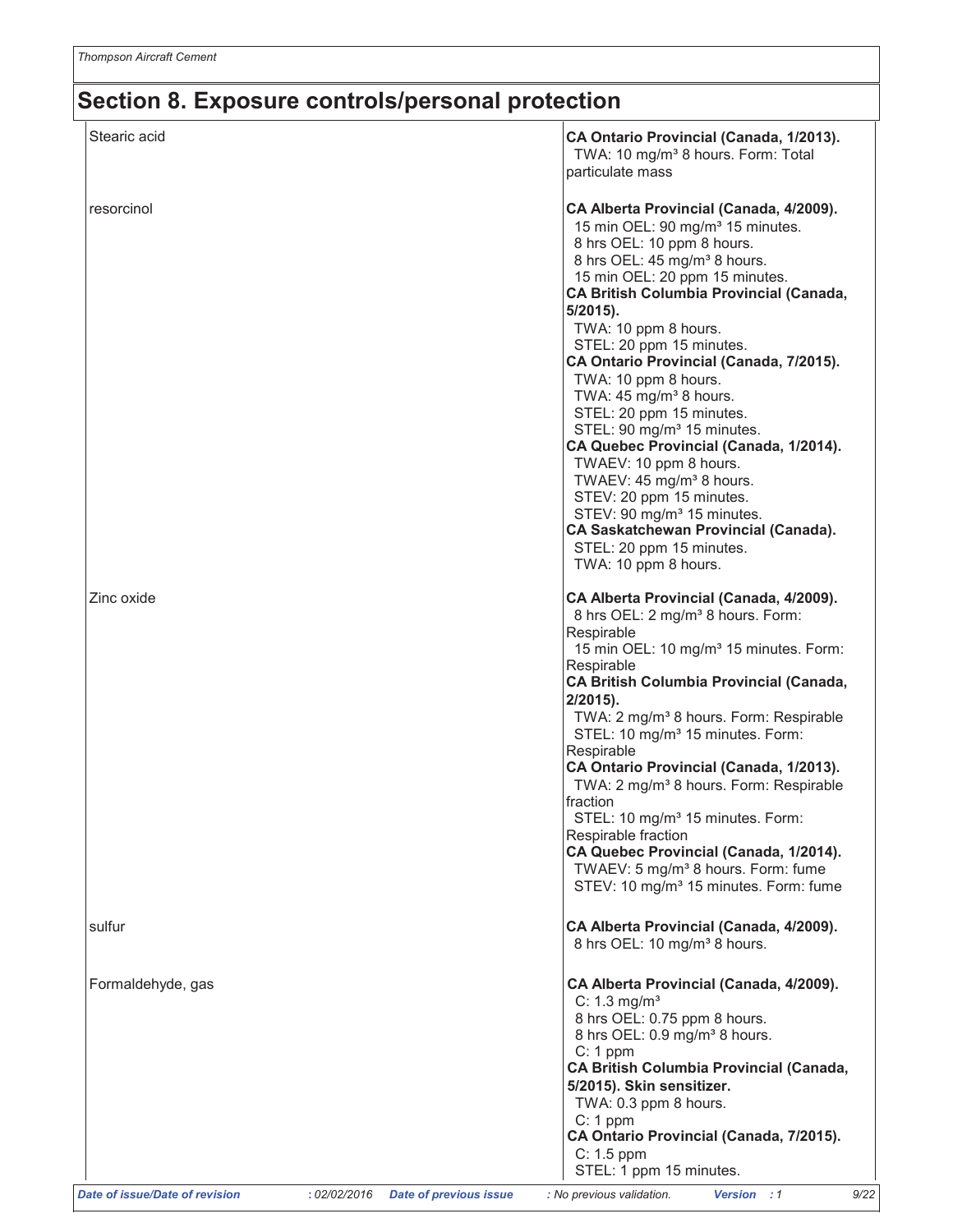|                                                  | CA Quebec Provincial (Canada, 1/2014).<br>STEV: 2 ppm 15 minutes.<br>STEV: 3 mg/m <sup>3</sup> 15 minutes.<br>CA Saskatchewan Provincial (Canada).<br>Skin sensitizer.<br>CEIL: 0.3 ppm                                                                                                                                                                                                                                                                                                                                                                                                                                |  |  |
|--------------------------------------------------|------------------------------------------------------------------------------------------------------------------------------------------------------------------------------------------------------------------------------------------------------------------------------------------------------------------------------------------------------------------------------------------------------------------------------------------------------------------------------------------------------------------------------------------------------------------------------------------------------------------------|--|--|
| <b>Appropriate engineering</b><br>controls       | : Use only with adequate ventilation. Use process enclosures, local exhaust ventilation or<br>other engineering controls to keep worker exposure to airborne contaminants below any<br>recommended or statutory limits. The engineering controls also need to keep gas,<br>vapor or dust concentrations below any lower explosive limits. Use explosion-proof<br>ventilation equipment.                                                                                                                                                                                                                                |  |  |
| <b>Environmental exposure</b><br><b>controls</b> | : Emissions from ventilation or work process equipment should be checked to ensure<br>they comply with the requirements of environmental protection legislation. In some<br>cases, fume scrubbers, filters or engineering modifications to the process equipment<br>will be necessary to reduce emissions to acceptable levels.                                                                                                                                                                                                                                                                                        |  |  |
| <b>Individual protection measures</b>            |                                                                                                                                                                                                                                                                                                                                                                                                                                                                                                                                                                                                                        |  |  |
| <b>Hygiene measures</b>                          | : Wash hands, forearms and face thoroughly after handling chemical products, before<br>eating, smoking and using the lavatory and at the end of the working period.<br>Appropriate techniques should be used to remove potentially contaminated clothing.<br>Contaminated work clothing should not be allowed out of the workplace. Wash<br>contaminated clothing before reusing. Ensure that eyewash stations and safety<br>showers are close to the workstation location.                                                                                                                                            |  |  |
| <b>Eye/face protection</b>                       | Safety eyewear complying with an approved standard should be used when a risk<br>assessment indicates this is necessary to avoid exposure to liquid splashes, mists,<br>gases or dusts. If contact is possible, the following protection should be worn, unless<br>the assessment indicates a higher degree of protection: chemical splash goggles.                                                                                                                                                                                                                                                                    |  |  |
| <b>Skin protection</b>                           |                                                                                                                                                                                                                                                                                                                                                                                                                                                                                                                                                                                                                        |  |  |
| <b>Hand protection</b>                           | : Chemical-resistant, impervious gloves complying with an approved standard should be<br>worn at all times when handling chemical products if a risk assessment indicates this is<br>necessary. Considering the parameters specified by the glove manufacturer, check<br>during use that the gloves are still retaining their protective properties. It should be<br>noted that the time to breakthrough for any glove material may be different for different<br>glove manufacturers. In the case of mixtures, consisting of several substances, the<br>protection time of the gloves cannot be accurately estimated. |  |  |
|                                                  | > 8 hours (breakthrough time): neoprene, butyl rubber, nitrile rubber                                                                                                                                                                                                                                                                                                                                                                                                                                                                                                                                                  |  |  |
| <b>Body protection</b>                           | : Personal protective equipment for the body should be selected based on the task being<br>performed and the risks involved and should be approved by a specialist before<br>handling this product. When there is a risk of ignition from static electricity, wear anti-<br>static protective clothing. For the greatest protection from static discharges, clothing<br>should include anti-static overalls, boots and gloves.                                                                                                                                                                                         |  |  |
| <b>Other skin protection</b>                     | : Appropriate footwear and any additional skin protection measures should be selected<br>based on the task being performed and the risks involved and should be approved by a<br>specialist before handling this product.                                                                                                                                                                                                                                                                                                                                                                                              |  |  |
| <b>Respiratory protection</b>                    | : Use a properly fitted, air-purifying or air-fed respirator complying with an approved<br>standard if a risk assessment indicates this is necessary. Respirator selection must be<br>based on known or anticipated exposure levels, the hazards of the product and the safe<br>working limits of the selected respirator. Ensure an MSHA/NIOSH-approved respirator<br>or equivalent is used (applicable in the United States).                                                                                                                                                                                        |  |  |

: 02/02/2016 Date of previous issue

: No previous validation.

Version : 1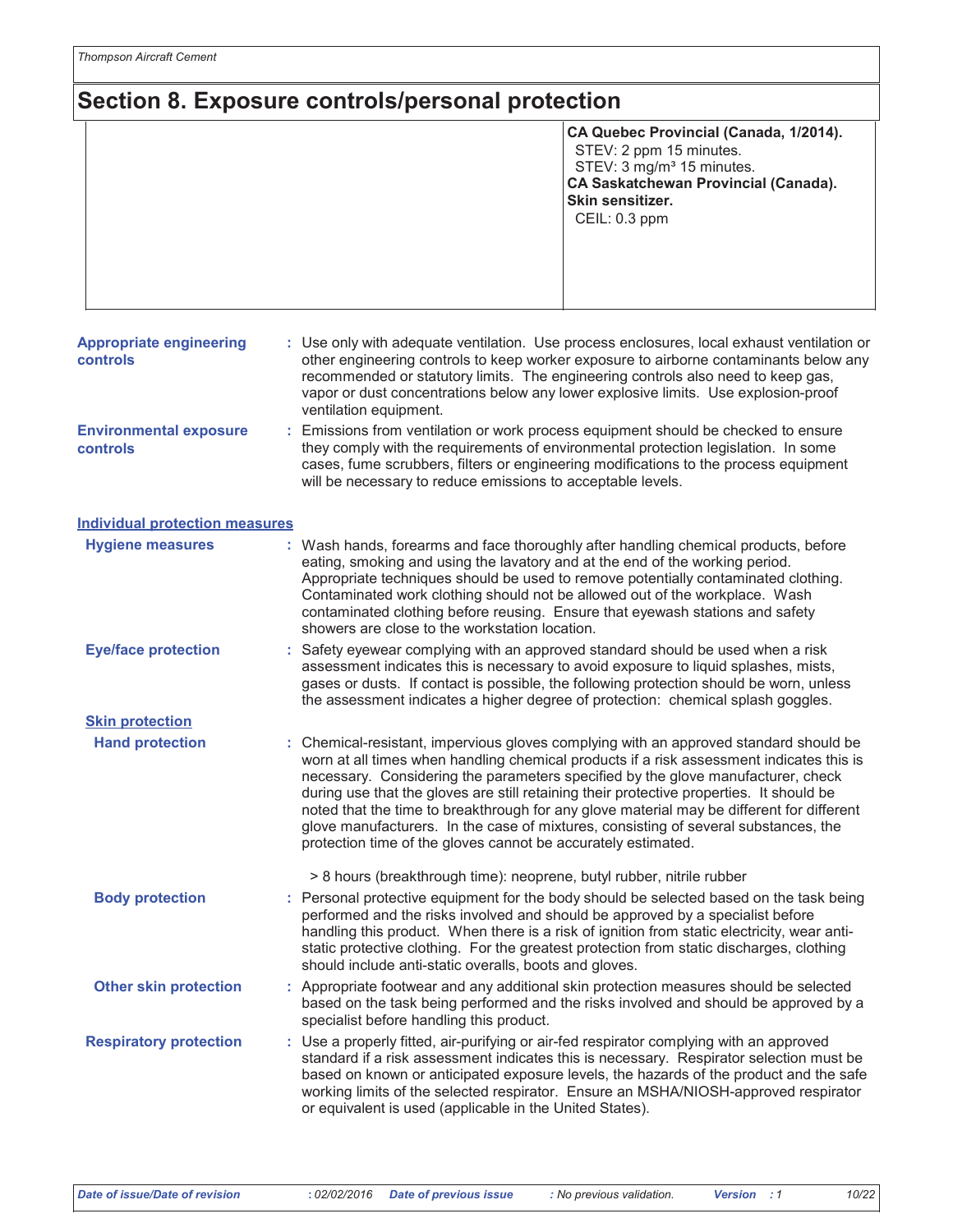### **Section 9. Physical and chemical properties**

#### **Appearance**

| <b>Physical state</b>                           | $:$ Liquid.                                     |
|-------------------------------------------------|-------------------------------------------------|
| <b>Color</b>                                    | $:$ Black.                                      |
| Odor                                            | : Hydrocarbon.                                  |
| <b>Odor threshold</b>                           | : Not available.                                |
| pH                                              | : Not available.                                |
| <b>Melting point</b>                            | : Not available.                                |
| <b>Boiling point</b>                            | : $93.3333^{\circ}$ C (200°F)                   |
| <b>Flash point</b>                              | : Closed cup: $-10^{\circ}$ C (14 $^{\circ}$ F) |
| <b>Evaporation rate</b>                         | $\therefore$ 4.2 (butyl acetate = 1)            |
| <b>Flammability (solid, gas)</b>                | : Not available.                                |
| Lower and upper explosive<br>(flammable) limits | $:$ Lower: $1\%$<br>Upper: 7%                   |
| <b>Vapor pressure</b>                           | : 6 kPa (45 mm Hg) [68°C (154.4°F)]             |
|                                                 |                                                 |
| <b>Vapor density</b>                            | : $3.5$ [Air = 1]                               |
| <b>Relative density</b>                         | $: 0.74$ [Water = 1]                            |
| <b>Solubility</b>                               | : Not available.                                |
| <b>Partition coefficient: n-</b>                | : Not available.                                |
| octanol/water                                   |                                                 |
| <b>Auto-ignition temperature</b>                | : $223^{\circ}$ C (433.4 $^{\circ}$ F)          |
| <b>Decomposition temperature</b>                | : Not available.                                |
| <b>Viscosity</b>                                | : Not available.                                |

### **Section 10. Stability and reactivity**

| <b>Reactivity</b>                                 | : No specific test data related to reactivity available for this product or its ingredients.                                                                                                                                               |
|---------------------------------------------------|--------------------------------------------------------------------------------------------------------------------------------------------------------------------------------------------------------------------------------------------|
| <b>Chemical stability</b>                         | : The product is stable.                                                                                                                                                                                                                   |
| <b>Possibility of hazardous</b><br>reactions      | : Under normal conditions of storage and use, hazardous reactions will not occur. Under<br>normal conditions of storage and use, hazardous polymerization will not occur.                                                                  |
| <b>Conditions to avoid</b>                        | : Avoid all possible sources of ignition (spark or flame). Do not pressurize, cut, weld,<br>braze, solder, drill, grind or expose containers to heat or sources of ignition. Do not<br>allow vapor to accumulate in low or confined areas. |
| <b>Incompatible materials</b>                     | : Reactive or incompatible with the following materials:<br>oxidizing materials<br>strong acids                                                                                                                                            |
| <b>Hazardous decomposition</b><br><b>products</b> | : Under normal conditions of storage and use, hazardous decomposition products should<br>not be produced.                                                                                                                                  |

### **Section 11. Toxicological information**

Information on toxicological effects **Acute toxicity**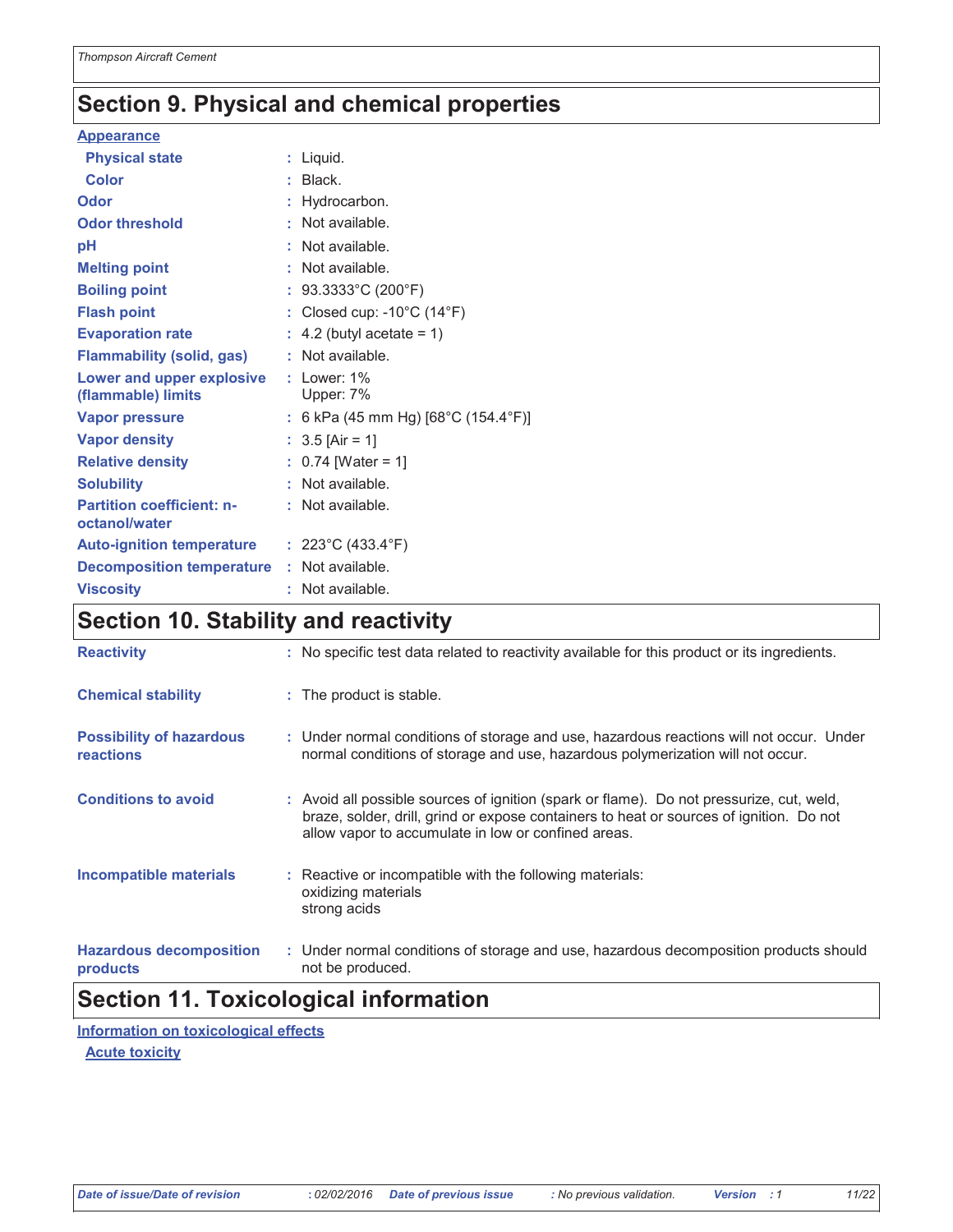### **Section 11. Toxicological information**

| <b>Product/ingredient name</b>                | <b>Result</b>                | <b>Species</b> | <b>Dose</b>  | <b>Exposure</b> |
|-----------------------------------------------|------------------------------|----------------|--------------|-----------------|
| Naphtha (petroleum),<br>hydrotreated light    | LD50 Oral                    | Rat            | >5000 mg/kg  |                 |
| heptane                                       | LC50 Inhalation Gas.         | Rat            | 48000 ppm    | 4 hours         |
|                                               | <b>LC50 Inhalation Vapor</b> | Rat            | 103 $g/m^3$  | 4 hours         |
| Methylcyclohexane                             | LD50 Oral                    | Rat            | >3200 mg/kg  |                 |
| carbon black, respirable<br>other than powder | LD50 Dermal                  | Rabbit         | >3 g/kg      |                 |
|                                               | LD50 Oral                    | Rat            | >15400 mg/kg |                 |
| Stearic acid                                  | LD50 Dermal                  | Rabbit         | >5 g/kg      |                 |
|                                               | LD50 Oral                    | Rat            | 4600 mg/kg   |                 |
| resorcinol                                    | LD50 Dermal                  | Rabbit         | 3360 mg/kg   |                 |
|                                               | LD50 Oral                    | Rat            | 202 mg/kg    |                 |
| Formaldehyde, gas                             | <b>LC50 Inhalation Gas.</b>  | Rat            | 250 ppm      | 4 hours         |
|                                               | LD50 Dermal                  | Rabbit         | 270 mg/kg    |                 |
|                                               | LD50 Oral                    | Rat            | 100 mg/kg    |                 |

Conclusion/Summary : Based on available data, the classification criteria are not met.

#### **Irritation/Corrosion**

| <b>Product/ingredient name</b>             | <b>Result</b>                                 | <b>Species</b> | <b>Score</b>              | <b>Exposure</b>                           | <b>Observation</b>       |
|--------------------------------------------|-----------------------------------------------|----------------|---------------------------|-------------------------------------------|--------------------------|
| Naphtha (petroleum),<br>hydrotreated light | Skin - Erythema/Eschar                        | Rabbit         | 2.56                      |                                           |                          |
|                                            | Skin - Edema                                  | Rabbit         | 1.89                      |                                           |                          |
| heptane                                    | Skin - Moderate irritant                      | Rabbit         | $\overline{a}$            | 24 hours                                  |                          |
| 3-methylhexane                             | Skin - Moderate irritant                      | Rabbit         | $\overline{\phantom{m}}$  |                                           |                          |
| Methylcyclohexane                          | Skin - Mild irritant                          | Rabbit         | $\overline{a}$            | 24 hours 500<br>microliters               |                          |
|                                            | Skin - Moderate irritant                      | Rabbit         | Ĭ.                        |                                           |                          |
| 2-Methylhexane                             | Skin - Moderate irritant                      | Rabbit         | L,                        |                                           |                          |
| 2,3-dimethylpentane                        | Skin - Moderate irritant                      | Rabbit         | ÷,                        |                                           |                          |
| 3-Ethylpentane                             | Skin - Moderate irritant                      | Rabbit         |                           |                                           |                          |
| Stearic acid                               | Skin - Mild irritant                          | Human          | $\frac{1}{2}$             | 72 hours 75<br>milligrams<br>Intermittent |                          |
|                                            | Skin - Moderate irritant                      | Rabbit         | $\frac{1}{2}$             | 24 hours 500<br>milligrams                | $\overline{\phantom{0}}$ |
| resorcinol                                 | Eyes - Severe irritant                        | Rabbit         | $\frac{1}{2}$             | 100<br>milligrams                         |                          |
|                                            | Skin - Moderate irritant                      | Rabbit         | ÷,                        | 24 hours 20<br>milligrams                 |                          |
| <b>Date of issue/Date of revision</b>      | : 02/02/2016<br><b>Date of previous issue</b> |                | : No previous validation. | <b>Version</b>                            | $\therefore$ 1<br>12/22  |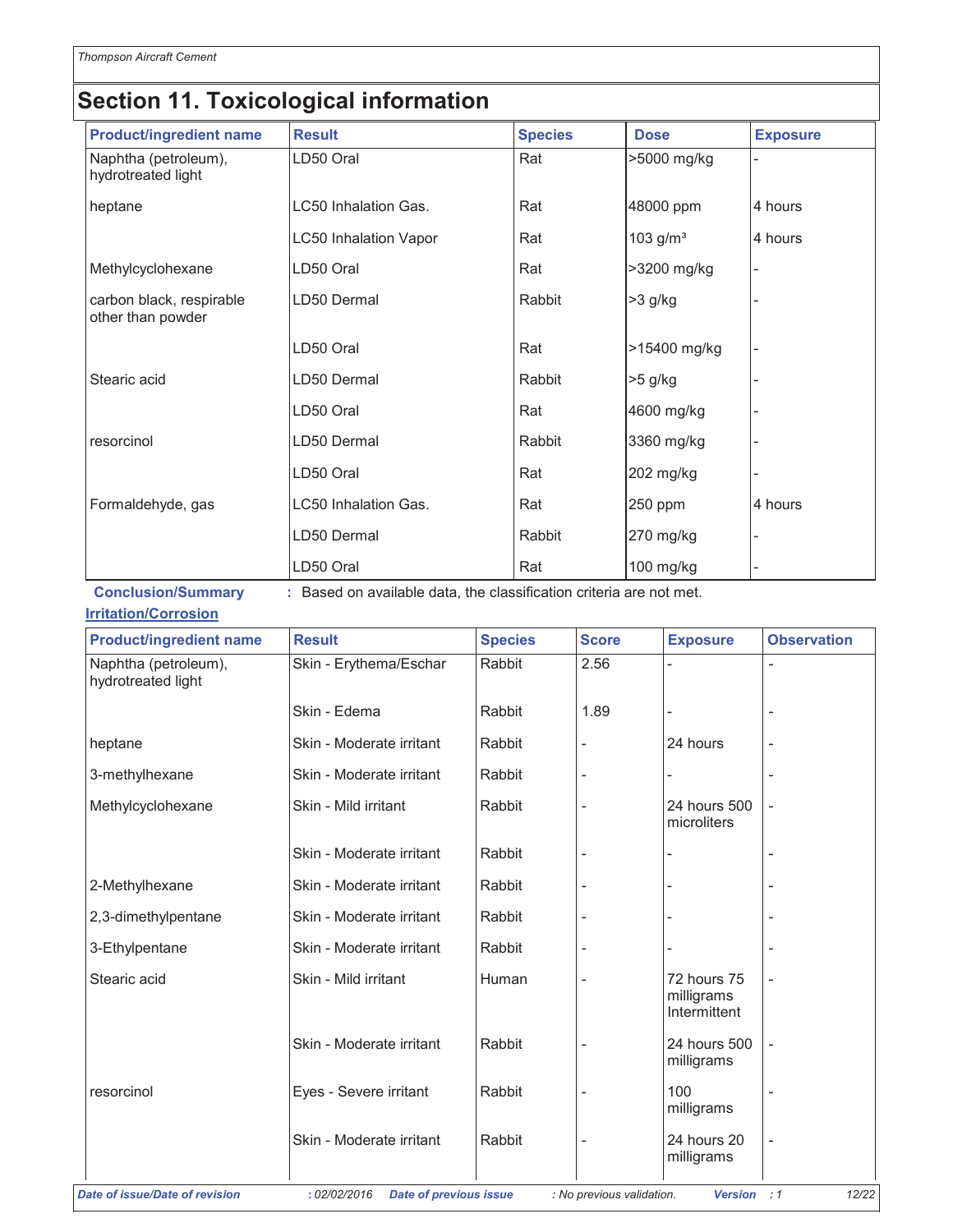#### vicological information مائك  $\overline{A}$ т. S

| Secuon II. roxicological information |                          |        |                |                                            |    |
|--------------------------------------|--------------------------|--------|----------------|--------------------------------------------|----|
|                                      | Skin - Severe irritant   | Rabbit |                | 500<br>milligrams                          |    |
| Zinc oxide                           | Eyes - Mild irritant     | Rabbit |                | 24 hours 500<br>milligrams                 |    |
|                                      | Skin - Mild irritant     | Rabbit |                | 24 hours 500<br>milligrams                 |    |
| sulfur                               | Skin - Erythema/Eschar   | Rabbit | 3              | 24 hours                                   | L, |
| Formaldehyde, gas                    | Eyes - Mild irritant     | Human  |                | 6 minutes 1<br>parts per<br>million        | L, |
|                                      | Eyes - Severe irritant   | Rabbit | -              | 24 hours 750<br>Micrograms                 |    |
|                                      | Eyes - Severe irritant   | Rabbit | -              | 750<br>Micrograms                          |    |
|                                      | Skin - Mild irritant     | Human  |                | 72 hours 150<br>Micrograms<br>Intermittent |    |
|                                      | Skin - Severe irritant   | Human  | -              | 0.01 Percent                               |    |
|                                      | Skin - Mild irritant     | Rabbit | $\overline{a}$ | 540<br>milligrams                          |    |
|                                      | Skin - Moderate irritant | Rabbit | $\overline{a}$ | 24 hours 50<br>milligrams                  | Ĭ. |
|                                      | Skin - Severe irritant   | Rabbit | $\overline{a}$ | 24 hours 2<br>milligrams                   | L, |

#### **Conclusion/Summary**

: Causes skin irritation.

: Causes serious eye irritation.

#### **Sensitization**

**Skin** 

**Eyes** 

| <b>Product/ingredient name</b>                                                  | <b>Route of</b><br><b>exposure</b> | <b>Species</b> | <b>Result</b> |
|---------------------------------------------------------------------------------|------------------------------------|----------------|---------------|
| Phenol, 4-(1,1-dimethylethyl)-, skin<br>polymer with sulfur chloride<br>(S2Cl2) |                                    | Guinea pig     | Sensitizing   |
| $\sim$ $\sim$ $\sim$ $\sim$ $\sim$ $\sim$ $\sim$                                |                                    |                |               |

#### **Conclusion/Summary**

**Skin** 

: May cause an allergic skin reaction.

#### **Mutagenicity**

Not available.

#### **Carcinogenicity**

Not available.

**Conclusion/Summary** 

: This product contains carbon black (encapsulated)(1333-86-4). Accordng to IARC "No significant exposure to carbon black is thought to occur during the use of products in which carbon black is bound to other materials, such as rubber, printing ink or paint."

#### **Classification**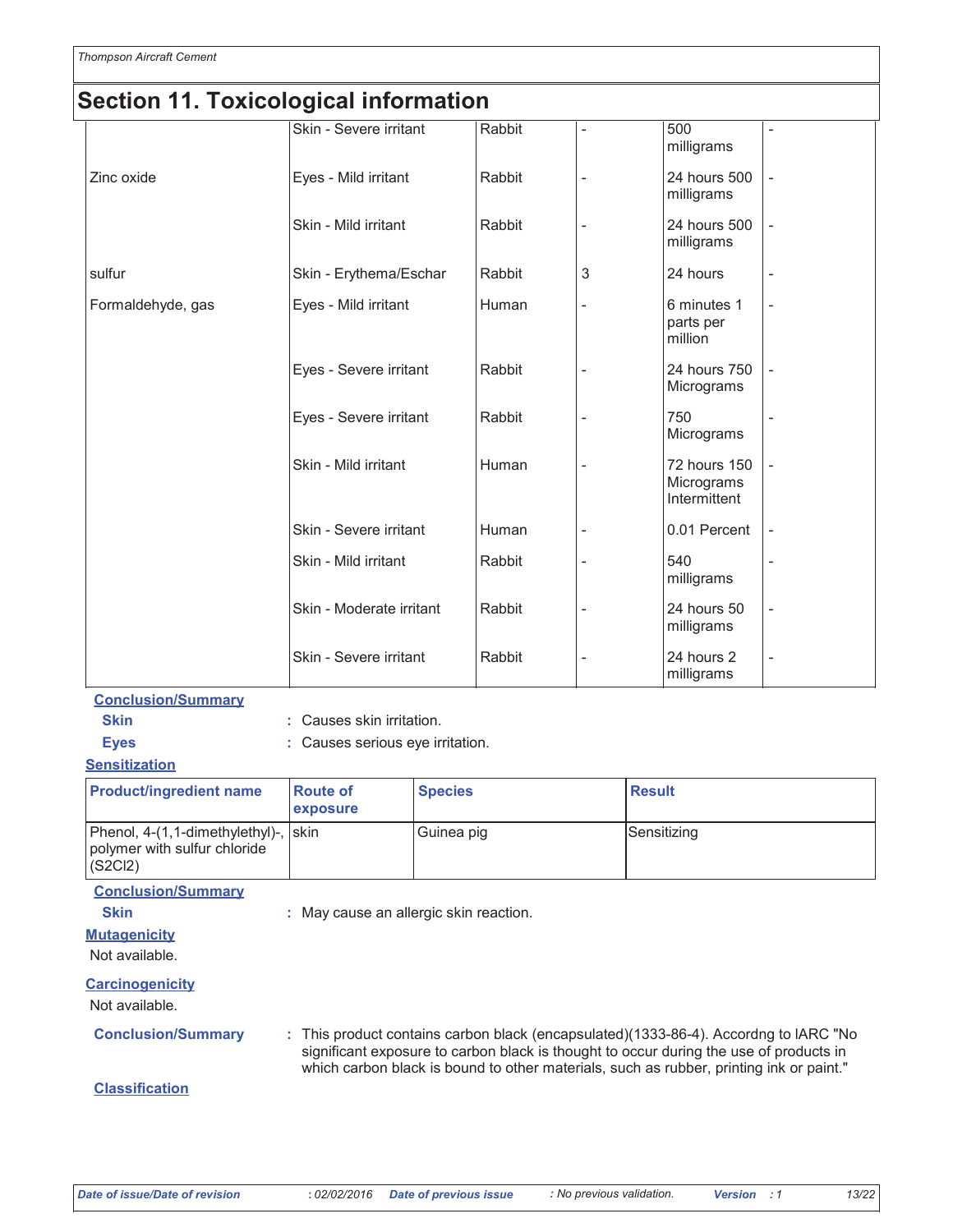### **Section 11. Toxicological information**

| <b>Product/ingredient name</b>                | <b>OSHA</b> | <b>IARC</b> | <b>NTP</b>                      |
|-----------------------------------------------|-------------|-------------|---------------------------------|
| carbon black, respirable<br>other than powder |             | 2B          |                                 |
| resorcinol                                    |             | 3           |                                 |
| Formaldehyde, gas                             |             |             | Known to be a human carcinogen. |

#### **Reproductive toxicity**

Not available.

#### **Teratogenicity**

Not available.

#### **Specific target organ toxicity (single exposure)**

| <b>Name</b>                             | <b>Category</b> | <b>Route of</b><br>exposure | <b>Target organs</b> |
|-----------------------------------------|-----------------|-----------------------------|----------------------|
| Naphtha (petroleum), hydrotreated light | Category 3      | Not applicable.             | Narcotic effects     |
| heptane                                 | Category 3      | Not applicable.             | Narcotic effects     |
| 3-methylhexane                          | Category 3      | Not applicable.             | Narcotic effects     |
| Methylcyclohexane                       | Category 3      | Not applicable.             | Narcotic effects     |
| 2-Methylhexane                          | Category 3      | Not applicable.             | Narcotic effects     |
| 2,3-dimethylpentane                     | Category 3      | Not applicable.             | Narcotic effects     |
| 3-Ethylpentane                          | Category 3      | Not applicable.             | Narcotic effects     |

**Specific target organ toxicity (repeated exposure)** 

Not available.

#### **Aspiration hazard**

| <b>Name</b>                             | <b>Result</b>                         |
|-----------------------------------------|---------------------------------------|
| Naphtha (petroleum), hydrotreated light | <b>ASPIRATION HAZARD - Category 1</b> |
| heptane                                 | <b>ASPIRATION HAZARD - Category 1</b> |
| 3-methylhexane                          | <b>ASPIRATION HAZARD - Category 1</b> |
| Methylcyclohexane                       | <b>ASPIRATION HAZARD - Category 1</b> |
| 2-Methylhexane                          | <b>ASPIRATION HAZARD - Category 1</b> |
| 2,3-dimethylpentane                     | <b>ASPIRATION HAZARD - Category 1</b> |
| 3-Ethylpentane                          | <b>ASPIRATION HAZARD - Category 1</b> |

| Information on the likely<br>routes of exposure | : Routes of entry anticipated: Oral, Dermal, Inhalation, Ocular. |
|-------------------------------------------------|------------------------------------------------------------------|
| Potential acute health effects                  |                                                                  |

| Eye contact         | : Causes serious eye irritation.                                                                        |
|---------------------|---------------------------------------------------------------------------------------------------------|
| <b>Inhalation</b>   | : Can cause central nervous system (CNS) depression. May cause drowsiness or<br>dizziness.              |
| <b>Skin contact</b> | : Causes skin irritation. May cause an allergic skin reaction.                                          |
| <b>Ingestion</b>    | : Can cause central nervous system (CNS) depression. May be irritating to mouth, throat<br>and stomach. |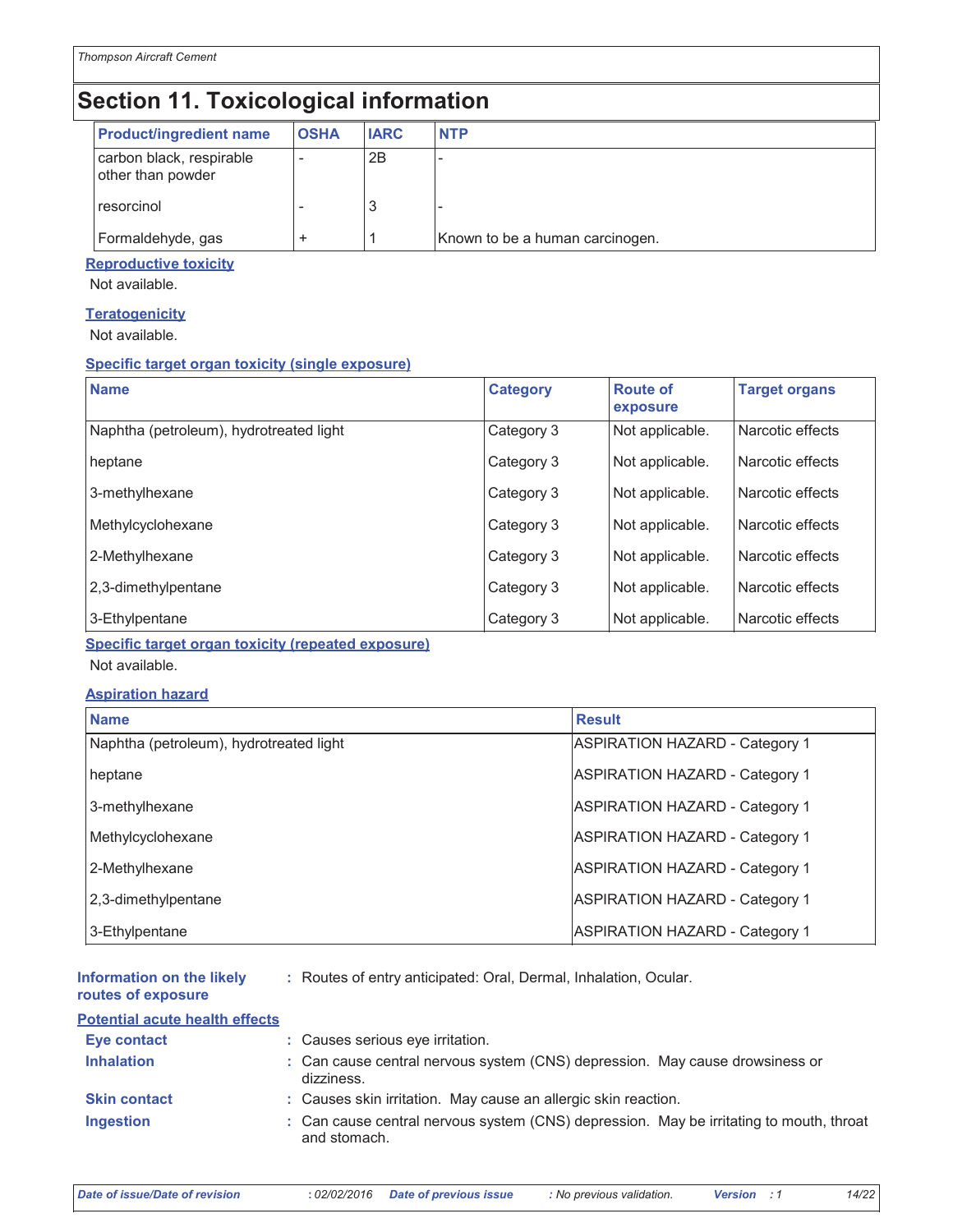### Section 11. Toxicological information

|                                              | Symptoms related to the physical, chemical and toxicological characteristics                                                                  |  |
|----------------------------------------------|-----------------------------------------------------------------------------------------------------------------------------------------------|--|
| Eye contact                                  | : Adverse symptoms may include the following:<br>pain or irritation<br>watering<br>redness                                                    |  |
| <b>Inhalation</b>                            | : Adverse symptoms may include the following:<br>nausea or vomiting<br>headache<br>drowsiness/fatigue<br>dizziness/vertigo<br>unconsciousness |  |
| <b>Skin contact</b>                          | : Adverse symptoms may include the following:<br>irritation<br>redness                                                                        |  |
| <b>Ingestion</b>                             | : No specific data.                                                                                                                           |  |
|                                              | Delayed and immediate effects and also chronic effects from short and long term exposure                                                      |  |
| <b>Short term exposure</b>                   |                                                                                                                                               |  |
| <b>Potential immediate</b><br>effects        | : Not available.                                                                                                                              |  |
| <b>Potential delayed effects</b>             | : Not available.                                                                                                                              |  |
| <b>Long term exposure</b>                    |                                                                                                                                               |  |
| <b>Potential immediate</b><br><b>effects</b> | : Not available.                                                                                                                              |  |
| <b>Potential delayed effects</b>             | : Repeated or prolonged contact with irritants may cause dermatitis.                                                                          |  |
| <b>Potential chronic health effects</b>      |                                                                                                                                               |  |
| Not available.                               |                                                                                                                                               |  |
| <b>General</b>                               | : Once sensitized, a severe allergic reaction may occur when subsequently exposed to<br>very low levels.                                      |  |
| <b>Carcinogenicity</b>                       | : May cause cancer. Risk of cancer depends on duration and level of exposure.                                                                 |  |
| <b>Mutagenicity</b>                          | : No known significant effects or critical hazards.                                                                                           |  |
| <b>Teratogenicity</b>                        | : No known significant effects or critical hazards.                                                                                           |  |
| <b>Developmental effects</b>                 | : No known significant effects or critical hazards.                                                                                           |  |
| <b>Fertility effects</b>                     | : No known significant effects or critical hazards.                                                                                           |  |

### **Numerical measures of toxicity**

#### **Acute toxicity estimates**

| <b>Route</b>       | <b>ATE</b> value |
|--------------------|------------------|
| Oral               | 12713 mg/kg      |
| Dermal             | 48191.3 mg/kg    |
| Inhalation (gases) | 48207.2 ppm      |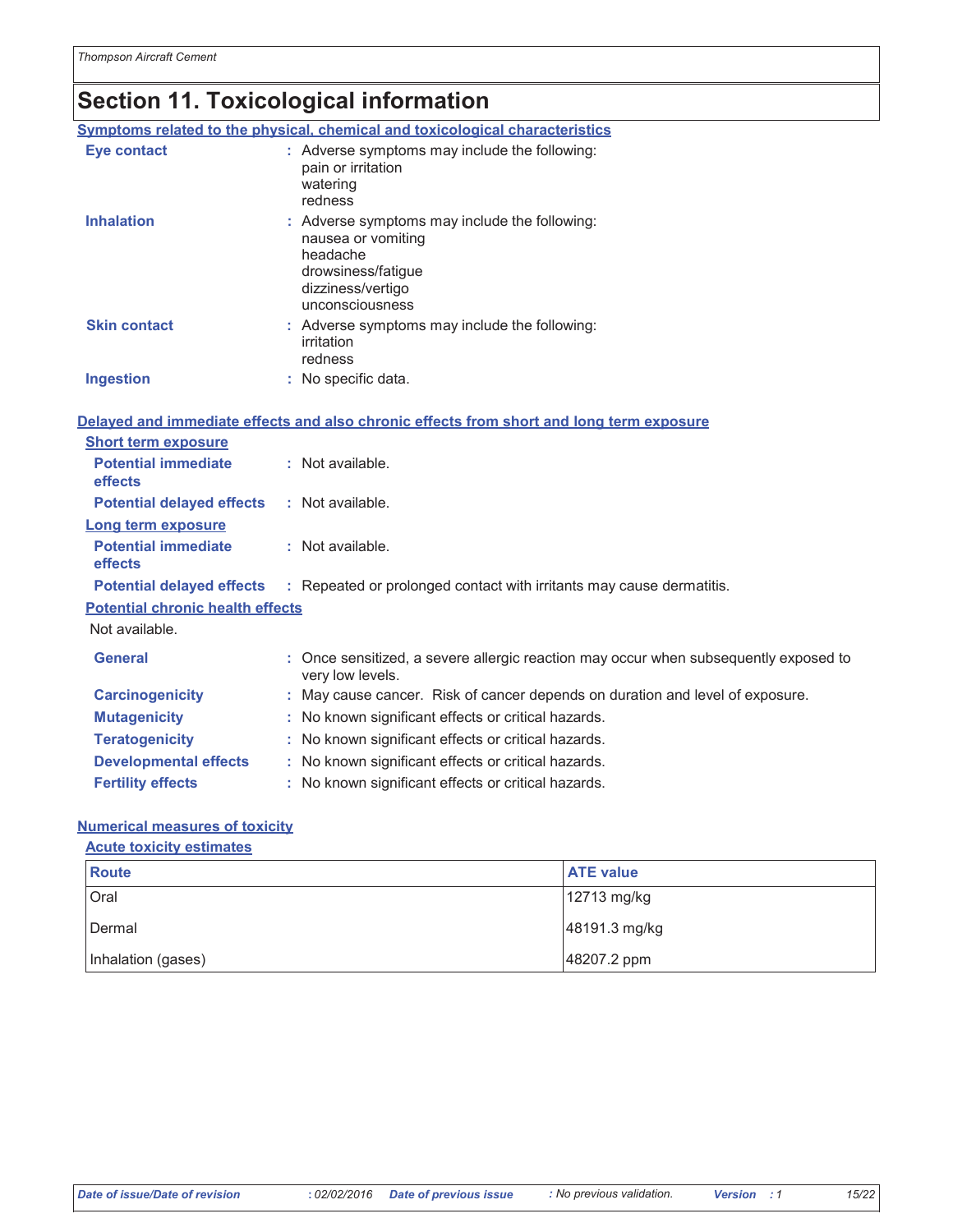### **Section 12. Ecological information**

#### **Toxicity**

| <b>Product/ingredient name</b>                | <b>Result</b>                                                              | <b>Species</b>                                                               | <b>Exposure</b> |
|-----------------------------------------------|----------------------------------------------------------------------------|------------------------------------------------------------------------------|-----------------|
| heptane                                       | Acute LC50 375000 µg/l Fresh water                                         | Fish - Oreochromis mossambicus                                               | 96 hours        |
| Methylcyclohexane                             | Acute LC50 5800 µg/l Marine water                                          | Fish - Morone saxatilis - Juvenile<br>(Fledgling, Hatchling, Weanling)       | 96 hours        |
| carbon black, respirable other<br>than powder | Acute EC50 37.563 mg/l Fresh water<br>Daphnia - Daphnia magna -<br>Neonate |                                                                              | 48 hours        |
| resorcinol                                    | Acute LC50 78000 µg/l Marine water                                         | Crustaceans - Palaemonetes<br>pugio                                          | 48 hours        |
|                                               | Acute LC50 >100000 µg/l Fresh water                                        | Daphnia - Daphnia pulicaria                                                  | 48 hours        |
|                                               | Acute LC50 40 mg/l Fresh water                                             | Fish - Pimephales promelas -<br>Juvenile (Fledgling, Hatchling,<br>Weanling) | 96 hours        |
| Zinc oxide                                    | Acute IC50 1.85 mg/l Marine water                                          | Algae - Skeletonema costatum                                                 | 96 hours        |
|                                               | Acute IC50 46 µg/l Fresh water                                             | Algae - Pseudokirchneriella<br>subcapitata - Exponential growth<br>phase     | 72 hours        |
|                                               | Acute LC50 98 µg/l Fresh water                                             | Daphnia - Daphnia magna -<br>Neonate                                         | 48 hours        |
|                                               | Acute LC50 1.1 ppm Fresh water                                             | Fish - Oncorhynchus mykiss                                                   | 96 hours        |
| sulfur                                        | Acute LC50 >100 ppm Fresh water                                            | Fish - Oncorhynchus mykiss                                                   | 96 hours        |
| Formaldehyde, gas                             | Acute EC50 3.48 mg/l Fresh water                                           | Algae - Desmodesmus<br>subspicatus                                           | 72 hours        |
|                                               | Acute EC50 0.788 mg/l Marine water                                         | Algae - Ulva pertusa                                                         | 96 hours        |
|                                               | Acute EC50 12.98 mg/l Fresh water                                          | Crustaceans - Ceriodaphnia<br>dubia - Neonate                                | 48 hours        |
|                                               | Acute EC50 5800 µg/l Fresh water                                           | Daphnia - Daphnia pulex -<br>Neonate                                         | 48 hours        |
|                                               | Acute LC50 1.41 ppm Fresh water                                            | Fish - Oncorhynchus mykiss                                                   | 96 hours        |
|                                               | Chronic NOEC 0.005 mg/l Marine water                                       | Algae - Isochrysis galbana -<br>Exponential growth phase                     | 96 hours        |
|                                               | Chronic NOEC 953.9 ppm Fresh water                                         | Fish - Oncorhynchus<br>tshawytscha - Egg                                     | 43 days         |

**Conclusion/Summary** 

: Very toxic to aquatic life with long lasting effects.

### **Persistence and degradability**

Not available.

#### **Bioaccumulative potential**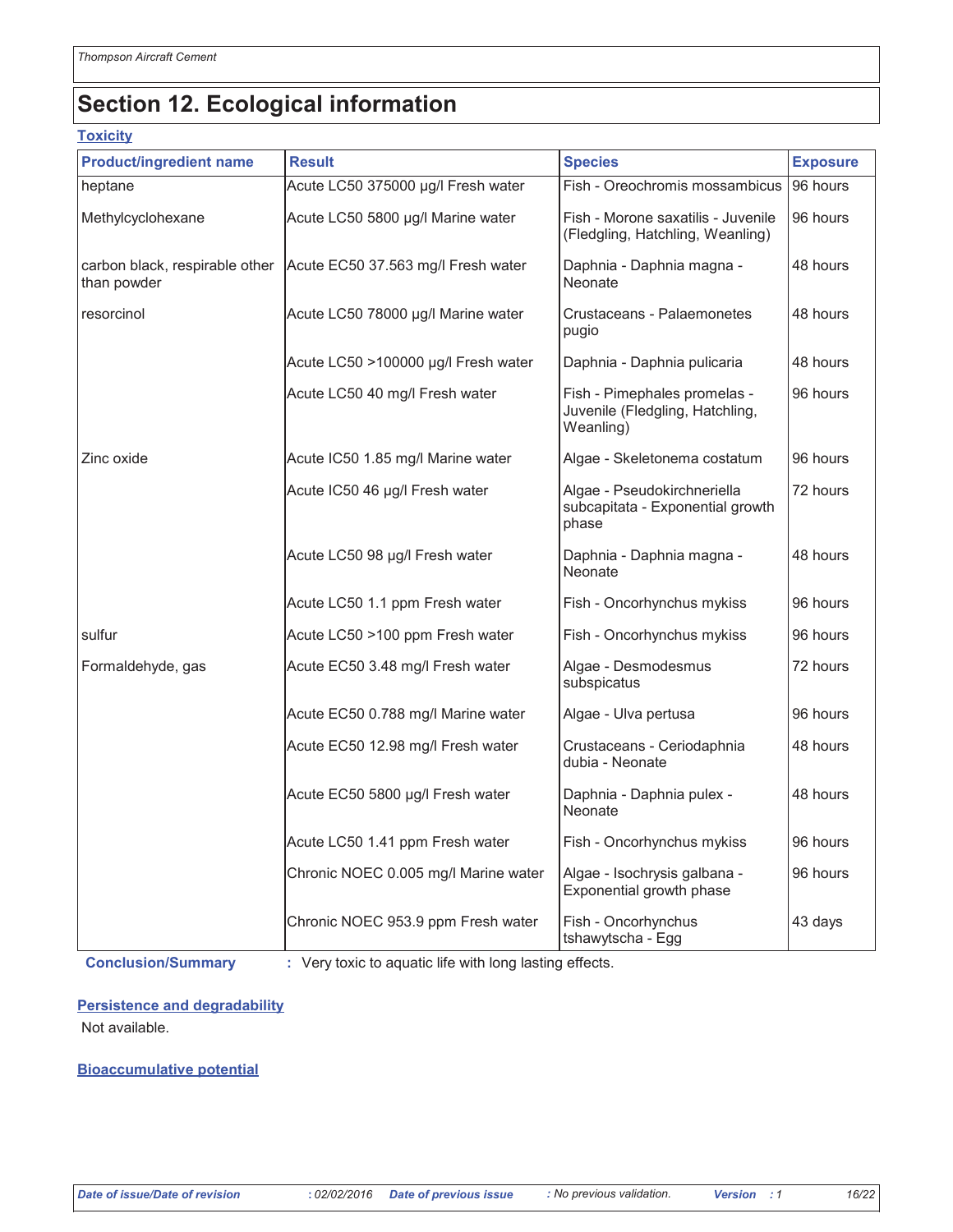### Section 12. Ecological information

| <b>Product/ingredient name</b>             | LogP <sub>ow</sub> | <b>BCF</b> | <b>Potential</b> |
|--------------------------------------------|--------------------|------------|------------------|
| Naphtha (petroleum),<br>hydrotreated light | 2.2 to 5.2         | 10 to 2500 | high             |
| heptane                                    | 4.66               | 552        | high             |
| Methylcyclohexane                          | 3.61               | 112        | low              |
| Stearic acid                               | 8.23               | 238 to 288 | low              |
| resorcinol                                 | 0.8                | 3.16       | low              |
| Zinc oxide                                 |                    | 60960      | high             |

#### **Mobility in soil**

| <b>Soil/water partition</b> | : Not available. |
|-----------------------------|------------------|
| <b>coefficient (Koc)</b>    |                  |

: No known significant effects or critical hazards. **Other adverse effects** 

### **Section 13. Disposal considerations**

| <b>Disposal methods</b> | : The generation of waste should be avoided or minimized wherever possible. Disposal<br>of this product, solutions and any by-products should at all times comply with the<br>requirements of environmental protection and waste disposal legislation and any federal,<br>state and regional local authority requirements. Dispose of surplus and non-recyclable<br>products via a licensed waste disposal contractor. Waste should not be disposed of<br>untreated to the sewer unless fully compliant with the requirements of all authorities with<br>jurisdiction. Waste packaging should be recycled. Incineration or landfill should only be<br>considered when recycling is not feasible. This material and its container must be<br>disposed of in a safe way. Care should be taken when handling emptied containers that |
|-------------------------|-----------------------------------------------------------------------------------------------------------------------------------------------------------------------------------------------------------------------------------------------------------------------------------------------------------------------------------------------------------------------------------------------------------------------------------------------------------------------------------------------------------------------------------------------------------------------------------------------------------------------------------------------------------------------------------------------------------------------------------------------------------------------------------------------------------------------------------|
|                         | have not been cleaned or rinsed out. Empty containers or liners may retain some<br>product residues. Vapor from product residues may create a highly flammable or<br>explosive atmosphere inside the container. Do not cut, weld or grind used containers<br>unless they have been cleaned thoroughly internally. Avoid dispersal of spilled material<br>and runoff and contact with soil, waterways, drains and sewers.                                                                                                                                                                                                                                                                                                                                                                                                          |

#### United States - RCRA Toxic hazardous waste "U" List

| Ingredient                  | <b>CAS#</b>    | <b>Status</b> | Reference<br>number |
|-----------------------------|----------------|---------------|---------------------|
| Formaldehyde                | $150 - 00 - 0$ | Listed        | U122                |
| Resorcinol; 1,3-Benzenediol | 108-46-3       | Listed        | U201                |

### Section 14. Transport information

|                                      | <b>DOT</b><br><b>Classification</b> | <b>TDG</b><br><b>Classification</b> |                               |                           | <b>IMDG</b>      | <b>IATA</b>   |
|--------------------------------------|-------------------------------------|-------------------------------------|-------------------------------|---------------------------|------------------|---------------|
| <b>UN number</b>                     | <b>UN1133</b>                       | <b>UN1133</b>                       |                               |                           | <b>UN1133</b>    | <b>UN1133</b> |
| <b>UN proper</b><br>shipping name    | Adhesives                           | <b>ADHESIVES</b>                    |                               |                           | <b>ADHESIVES</b> | Adhesives     |
| <b>Transport</b><br>hazard class(es) | 3                                   | 3                                   |                               |                           | 3                | 3             |
|                                      |                                     |                                     |                               |                           |                  |               |
|                                      |                                     |                                     |                               |                           |                  |               |
| Date of issue/Date of revision       |                                     | : 02/02/2016                        | <b>Date of previous issue</b> | : No previous validation. | Version : 1      | 17/22         |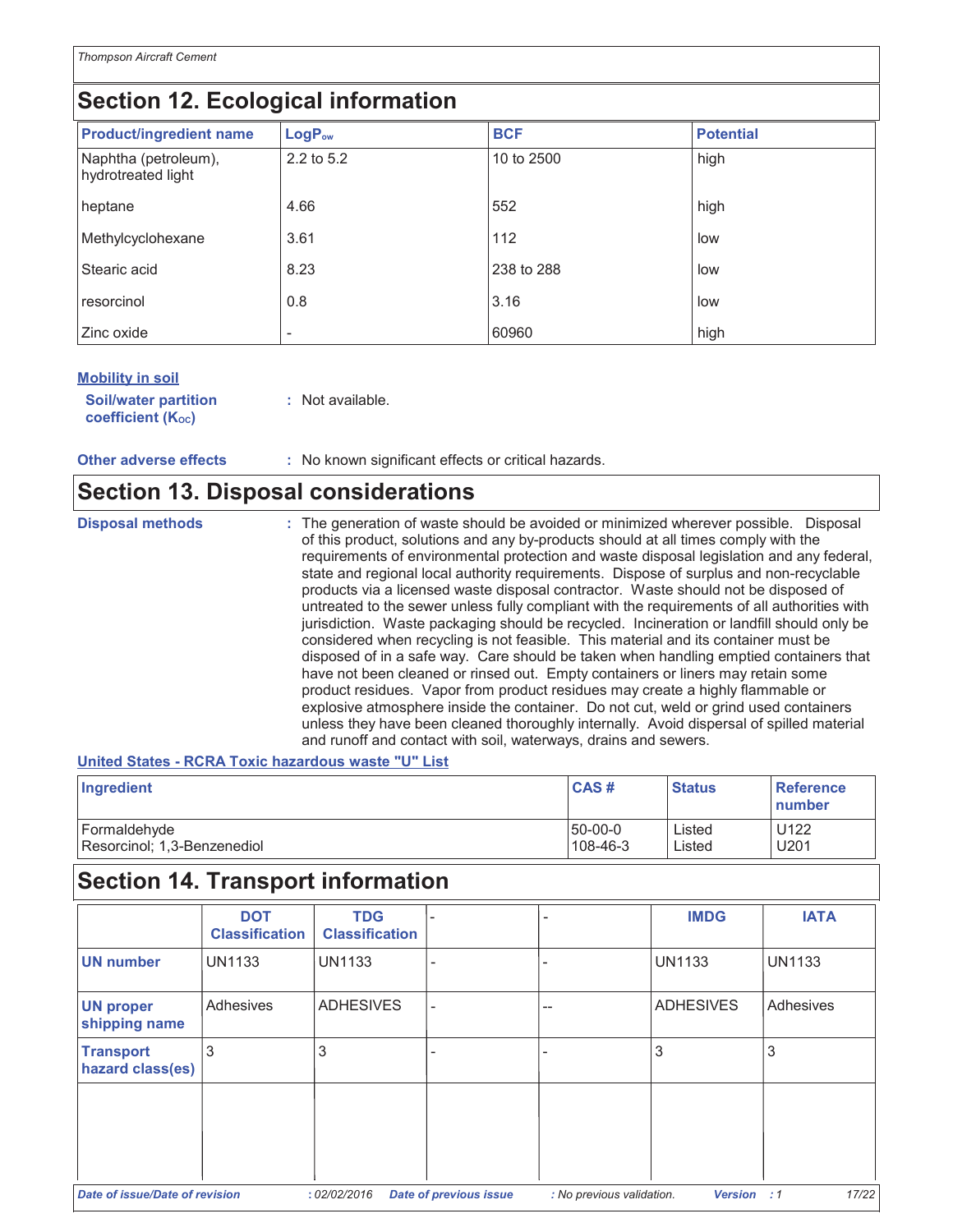### Section 14 Transport information

| Label<br>$\mathbf{Y}_{2}$<br>$\mathbf{F}$<br>Ł<br>$\mathbf{II}$<br><b>Packing group</b><br>$\vert\vert$<br>Ш<br>$\mathbf{H}$<br>Yes.<br>No.<br><b>Environmental</b><br>Yes.<br>Marine<br>Pollutant: Yes<br>hazards<br><b>Additional</b><br>The<br>This product is<br>Product<br>The marine<br><b>information</b><br>classified as<br>not regulated<br>pollutant mark<br>as a marine<br>per the<br>is not required<br>hazardous<br>pollutant when<br>when<br>substance<br>following<br>sections of the<br>transported in<br>transported on<br>mark may<br>inland<br>sizes of ≤5 L or<br>Transportation<br>appear if<br>waterways in<br>required by<br>of Dangerous<br>$≤5$ kg.<br>sizes of ≤5 L or<br>Goods<br>other<br>$\leq$ 5 kg or by<br>Regulations: 2.<br><b>Emergency</b><br>road, rail, or<br>regulations.<br>18-2.19 (Class<br>schedules<br>inland air in<br><b>Passenger</b><br>3), 2.7 (Marine<br>(EmS)<br>non-bulk sizes.<br>pollutant mark).<br>and Cargo<br>F-E, S-D<br>provided the<br><b>Aircraft</b><br>The marine<br>packagings<br>Quantity<br>meet the<br>pollutant mark<br>is not required<br>general<br>Packaging<br>provisions of<br>when<br>instructions:<br>§§ 173.24 and<br>transported by<br>353<br>173.24a.<br>road or rail.<br><b>Reportable</b><br><b>Explosive</b><br><b>Limit and</b><br>quantity<br>Packaging<br>10000 lbs /<br>Limited<br>instructions:<br>4540 kg [1620.<br><b>Quantity Index</b><br>364<br>7 gal / 6135.1<br>5<br><b>Limited</b><br>$\lfloor \cdot \rfloor$<br>Package sizes<br><b>Passenger</b><br><b>Passenger</b><br>shipped in<br><b>Carrying</b><br><b>Aircraft</b><br>quantities less<br><b>Road or Rail</b><br>Quantity<br>than the<br><b>Index</b><br>product<br>5<br>Packaging<br>reportable<br>instructions:<br>quantity are<br>Y341 | <b>JECHUIL 14. TIANSPULLINUMINANUM</b> |                |  |  |                                                                                                                                                                     |
|--------------------------------------------------------------------------------------------------------------------------------------------------------------------------------------------------------------------------------------------------------------------------------------------------------------------------------------------------------------------------------------------------------------------------------------------------------------------------------------------------------------------------------------------------------------------------------------------------------------------------------------------------------------------------------------------------------------------------------------------------------------------------------------------------------------------------------------------------------------------------------------------------------------------------------------------------------------------------------------------------------------------------------------------------------------------------------------------------------------------------------------------------------------------------------------------------------------------------------------------------------------------------------------------------------------------------------------------------------------------------------------------------------------------------------------------------------------------------------------------------------------------------------------------------------------------------------------------------------------------------------------------------------------------------------------------------------------------------------------------------------------------------------------------------|----------------------------------------|----------------|--|--|---------------------------------------------------------------------------------------------------------------------------------------------------------------------|
|                                                                                                                                                                                                                                                                                                                                                                                                                                                                                                                                                                                                                                                                                                                                                                                                                                                                                                                                                                                                                                                                                                                                                                                                                                                                                                                                                                                                                                                                                                                                                                                                                                                                                                                                                                                                  |                                        |                |  |  |                                                                                                                                                                     |
|                                                                                                                                                                                                                                                                                                                                                                                                                                                                                                                                                                                                                                                                                                                                                                                                                                                                                                                                                                                                                                                                                                                                                                                                                                                                                                                                                                                                                                                                                                                                                                                                                                                                                                                                                                                                  |                                        |                |  |  |                                                                                                                                                                     |
|                                                                                                                                                                                                                                                                                                                                                                                                                                                                                                                                                                                                                                                                                                                                                                                                                                                                                                                                                                                                                                                                                                                                                                                                                                                                                                                                                                                                                                                                                                                                                                                                                                                                                                                                                                                                  |                                        |                |  |  |                                                                                                                                                                     |
| the RQ<br><b>Special</b><br>(reportable<br>provisions<br>quantity)<br>A3<br>transportation<br>requirements.<br><b>Limited</b><br>quantity<br>Yes.<br><b>Packaging</b><br>instruction<br>Passenger<br>aircraft<br>Quantity<br>limitation: 5 L                                                                                                                                                                                                                                                                                                                                                                                                                                                                                                                                                                                                                                                                                                                                                                                                                                                                                                                                                                                                                                                                                                                                                                                                                                                                                                                                                                                                                                                                                                                                                     |                                        | not subject to |  |  | environmentally<br>transportation<br>limitation: 5 L<br><b>Cargo Aircraft</b><br><b>Only</b> Quantity<br>limitation: 60 L<br><b>Quantities -</b><br>limitation: 1 L |
| <b>Date of issue/Date of revision</b><br>: 02/02/2016<br>Version : 1<br><b>Date of previous issue</b><br>: No previous validation.                                                                                                                                                                                                                                                                                                                                                                                                                                                                                                                                                                                                                                                                                                                                                                                                                                                                                                                                                                                                                                                                                                                                                                                                                                                                                                                                                                                                                                                                                                                                                                                                                                                               |                                        |                |  |  | 18/22                                                                                                                                                               |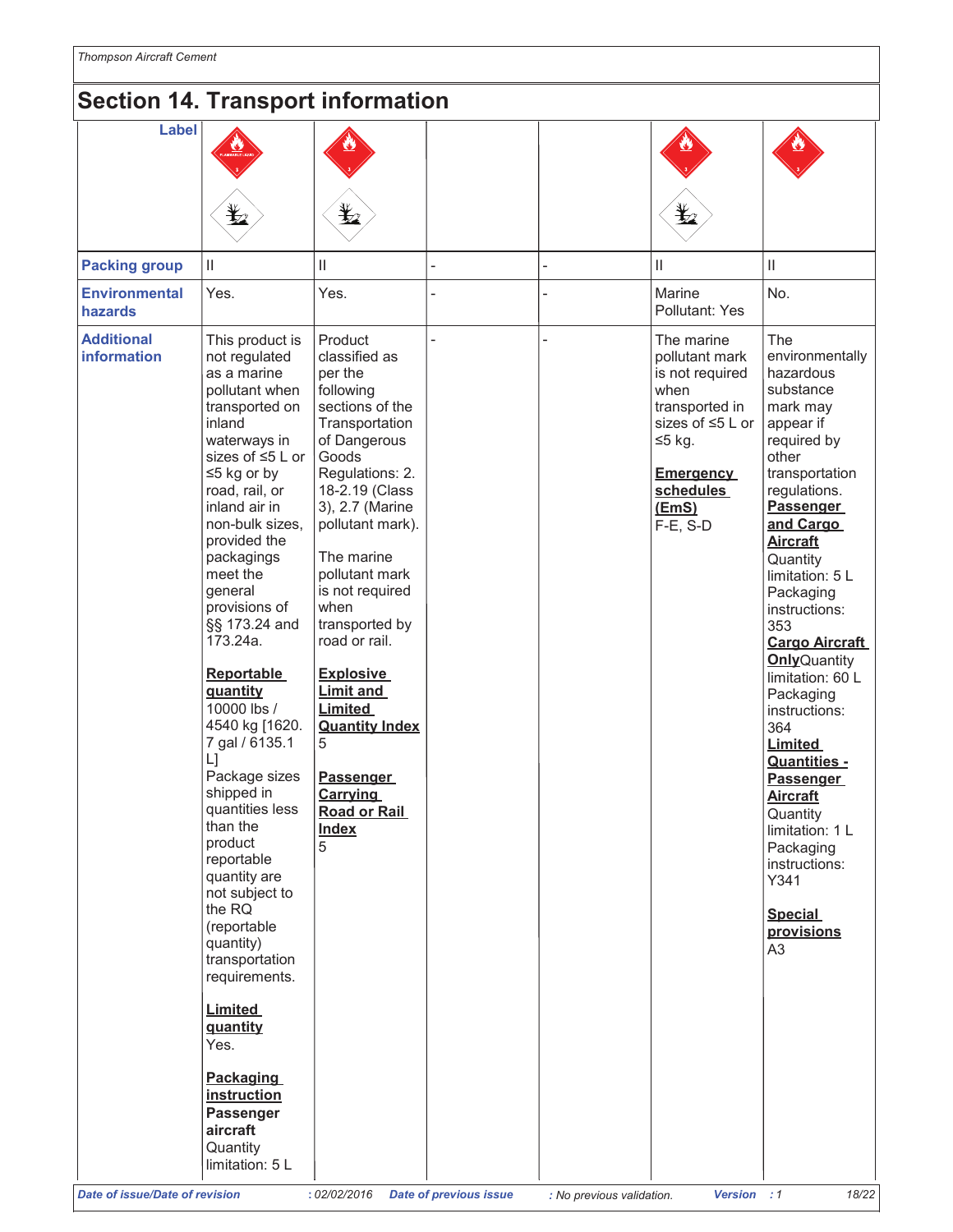### **Section 14. Transport information** Cargo aircraft Quantity limitation: 60 L **Special**

provisions 149, B52, IB2, T4, TP1, TP8

Special precautions for user : Transport within user's premises: always transport in closed containers that are upright and secure. Ensure that persons transporting the product know what to do in the event of an accident or spillage.

Transport in bulk according : Not available. to Annex II of MARPOL and the IBC Code

### **Section 15. Regulatory information**

| <b>U.S. Federal regulations</b>                                                   | : TSCA 8(a) PAIR: heptane; Methylcyclohexane; 4-tert-butylphenol                                                                                  |  |  |  |  |
|-----------------------------------------------------------------------------------|---------------------------------------------------------------------------------------------------------------------------------------------------|--|--|--|--|
|                                                                                   | <b>TSCA 8(a) CDR Exempt/Partial exemption: Not determined</b>                                                                                     |  |  |  |  |
|                                                                                   | <b>United States inventory (TSCA 8b):</b> At least one component is not listed.                                                                   |  |  |  |  |
|                                                                                   | <b>Clean Water Act (CWA) 307: Zinc, C5-23-branched carboxylate naphthenate octanoate</b><br>complexes; Zinc oxide; toluene; ethylbenzene; benzene |  |  |  |  |
|                                                                                   | Clean Water Act (CWA) 311: Formaldehyde, gas; toluene; resorcinol; ethylbenzene;<br>benzene                                                       |  |  |  |  |
| <b>Clean Air Act Section 112</b><br>(b) Hazardous Air<br><b>Pollutants (HAPs)</b> | : Listed                                                                                                                                          |  |  |  |  |
| <b>Clean Air Act Section 602</b><br><b>Class I Substances</b>                     | : Not listed                                                                                                                                      |  |  |  |  |
| <b>Clean Air Act Section 602</b><br><b>Class II Substances</b>                    | : Not listed                                                                                                                                      |  |  |  |  |
| <b>DEA List I Chemicals</b><br>(Precursor Chemicals)                              | : Not listed                                                                                                                                      |  |  |  |  |
| <b>DEA List II Chemicals</b><br>(Essential Chemicals)                             | : Not listed                                                                                                                                      |  |  |  |  |

#### **SARA 302/304**

**Composition/information on ingredients** 

|                                           |                                                                                       |            | <b>SARA 302 TPQ</b> |           | <b>SARA 304 RQ</b> |           |
|-------------------------------------------|---------------------------------------------------------------------------------------|------------|---------------------|-----------|--------------------|-----------|
| <b>Name</b>                               | $\%$                                                                                  | <b>EHS</b> | (Ibs)               | (gallons) | (lbs)              | (gallons) |
| Formaldehyde, gas                         | $\geq 1 - 2$                                                                          | Yes.       | 500                 |           | 100                |           |
| <b>SARA 304 RQ</b><br><b>SARA 311/312</b> | : 10000 lbs / 4540 kg [1620.7 gal / 6135.1 L]                                         |            |                     |           |                    |           |
| <b>Classification</b>                     | $:$ Fire hazard<br>Immediate (acute) health hazard<br>Delayed (chronic) health hazard |            |                     |           |                    |           |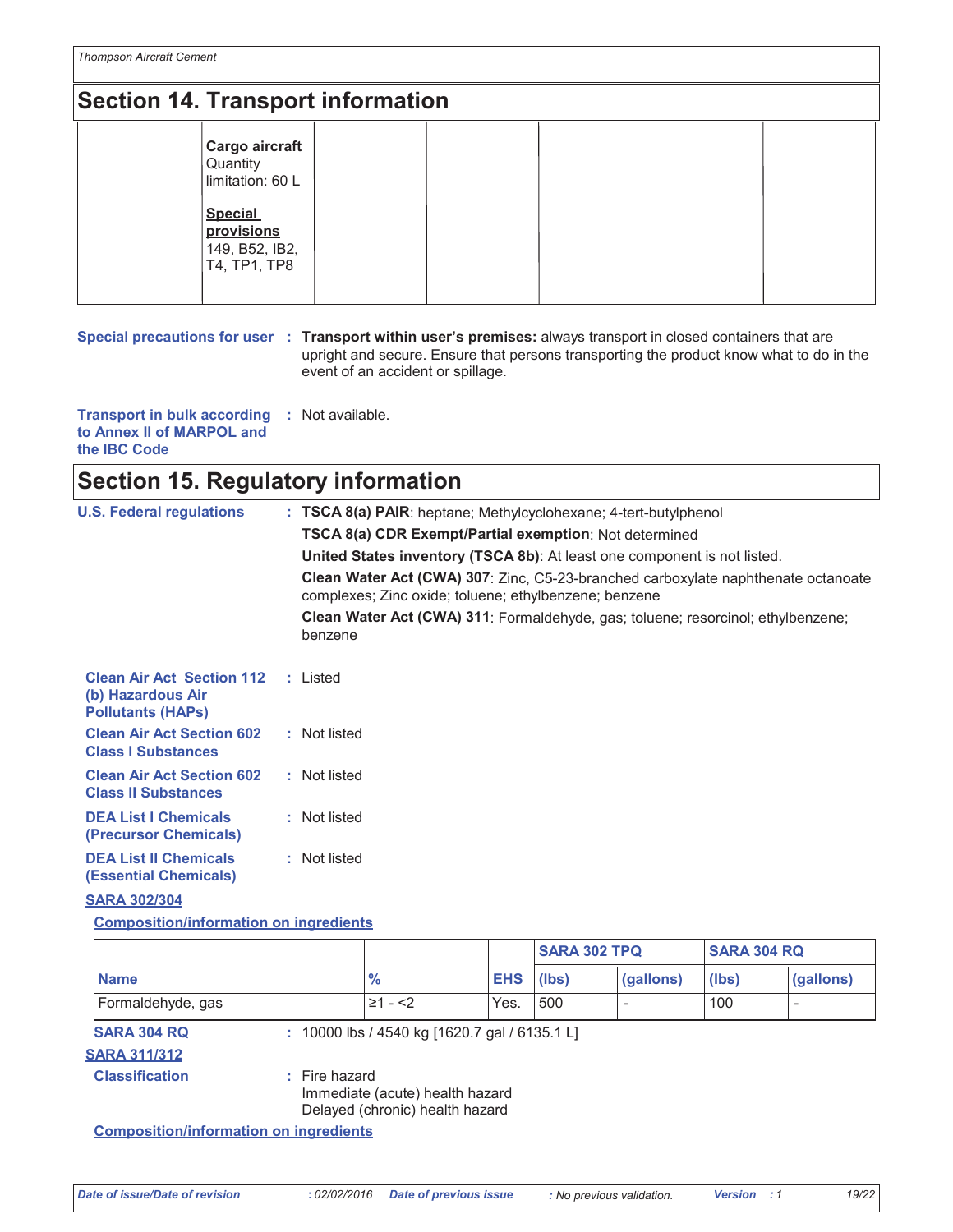### **Section 15. Regulatory information**

| <b>Name</b>                                   | $\frac{9}{6}$ | <b>Fire</b><br>hazard | <b>Sudden</b><br>release of<br>pressure | <b>Reactive</b> | <b>Immediate</b><br>(acute)<br>health<br>hazard | <b>Delayed</b><br>(chronic)<br>health<br>hazard |
|-----------------------------------------------|---------------|-----------------------|-----------------------------------------|-----------------|-------------------------------------------------|-------------------------------------------------|
| Naphtha (petroleum),<br>hydrotreated light    | $\geq 90$     | Yes.                  | No.                                     | No.             | Yes.                                            | No.                                             |
| heptane                                       | $≥25 - 50$    | Yes.                  | No.                                     | No.             | Yes.                                            | No.                                             |
| 3-methylhexane                                | $≥25 - 50$    | Yes.                  | No.                                     | No.             | Yes.                                            | No.                                             |
| Methylcyclohexane                             | $≥10 - 25$    | Yes.                  | No.                                     | No.             | Yes.                                            | No.                                             |
| 2-Methylhexane                                | $≥10 - 25$    | Yes.                  | No.                                     | No.             | Yes.                                            | No.                                             |
| carbon black, respirable other<br>than powder | $\geq 5 - 10$ | No.                   | No.                                     | No.             | No.                                             | Yes.                                            |
| 2,3-dimethylpentane                           | $≥3 - 5$      | No.                   | No.                                     | No.             | Yes.                                            | No.                                             |
| 3-Ethylpentane                                | $\geq 3 - 5$  | Yes.                  | No.                                     | No.             | Yes.                                            | No.                                             |
| Stearic acid                                  | $\geq 1 - 3$  | Yes.                  | No.                                     | No.             | Yes.                                            | No.                                             |
| resorcinol                                    | $\geq 1 - 3$  | No.                   | No.                                     | No.             | Yes.                                            | No.                                             |
| Zinc oxide                                    | $\geq 1 - 3$  | No.                   | No.                                     | No.             | Yes.                                            | No.                                             |
| sulfur                                        | $\geq 1 - 3$  | No.                   | No.                                     | No.             | Yes.                                            | No.                                             |
| Formaldehyde, gas                             | $\geq 1 - 2$  | Yes.                  | Yes.                                    | No.             | Yes.                                            | Yes.                                            |
| Phenol, 4-(1,1-dimethylethyl)-,               | $\geq 1 - 3$  | No.                   | No.                                     | No.             | Yes.                                            | No.                                             |
| polymer with sulfur chloride<br>(S2Cl2)       |               |                       |                                         |                 |                                                 |                                                 |

#### **SARA 313**

|                                           | <b>Product name</b>                                                                                    | <b>CAS number</b>                  | $\frac{9}{6}$                                |
|-------------------------------------------|--------------------------------------------------------------------------------------------------------|------------------------------------|----------------------------------------------|
| <b>Form R - Reporting</b><br>requirements | Zinc oxide<br>Formaldehyde, gas<br>Zinc, C5-23-branched carboxylate naphthenate<br>octanoate complexes | 1314-13-2<br>50-00-0<br>83711-53-9 | $\geq 1 - 3$<br>$\geq 1 - 2$<br>$\geq 1 - 3$ |
| <b>Supplier notification</b>              | Zinc oxide<br>Formaldehyde, gas<br>Zinc, C5-23-branched carboxylate naphthenate<br>octanoate complexes | 1314-13-2<br>50-00-0<br>83711-53-9 | $\geq 1 - 3$<br>$\geq 1 - 2$<br>$\geq 1 - 3$ |

SARA 313 notifications must not be detached from the SDS and any copying and redistribution of the SDS shall include copying and redistribution of the notice attached to copies of the SDS subsequently redistributed.

#### **State regulations**

| <b>Massachusetts</b> | : The following components are listed: 2,3-DIMETHYLPENTANE; HEPTANE (N-<br>HEPTANE); CARBON BLACK; ISOHEPTANE; 3-METHYLHEXANE;<br>METHYLCYCLOHEXANE; CALCIUM SILICATE; FORMALDEHYDE; SULFUR; ZINC<br><b>OXIDE FUME; RESORCINOL</b>                                                                                                                       |
|----------------------|----------------------------------------------------------------------------------------------------------------------------------------------------------------------------------------------------------------------------------------------------------------------------------------------------------------------------------------------------------|
| <b>New York</b>      | : The following components are listed: Formaldehyde; Resorcinol                                                                                                                                                                                                                                                                                          |
| <b>New Jersey</b>    | : The following components are listed: 2,3-DIMETHYLPENTANE; PENTANE, 2,<br>3-DIMETHYL-; n-HEPTANE; HEPTANE; CARBON BLACK; 3-METHYLHEXANE;<br>HEXANE, 3-METHYL-; METHYLCYCLOHEXANE; CYCLOHEXANE, METHYL-;<br>CALCIUM SILICATE; SILICIC ACID, CALCIUM SALT; ZINC compounds;<br>FORMALDEHYDE; FORMALIN; SULFUR; ZINC OXIDE; RESORCINOL; 1,<br>3-BENZENEDIOL |
| Pennsylvania         | : The following components are listed: PENTANE, 2,3-DIMETHYL-; HEPTANE;<br>CARBON BLACK; HEXANE, 2-METHYL-; HEXANE, 3-METHYL-; CYCLOHEXANE,<br>METHYL-; SILICIC ACID, CALCIUM SALT; ZINC COMPOUNDS; FORMALDEHYDE;<br>SULFUR; ZINC OXIDE (ZNO); 1,3-BEN, ZENEDIOL                                                                                         |
| California Dron, CE  |                                                                                                                                                                                                                                                                                                                                                          |

#### alifornia Prop. 65

WARNING: This product contains a chemical known to the State of California to cause cancer.

WARNING: This product contains less than 1% of a chemical known to the State of California to cause birth defects or other reproductive harm.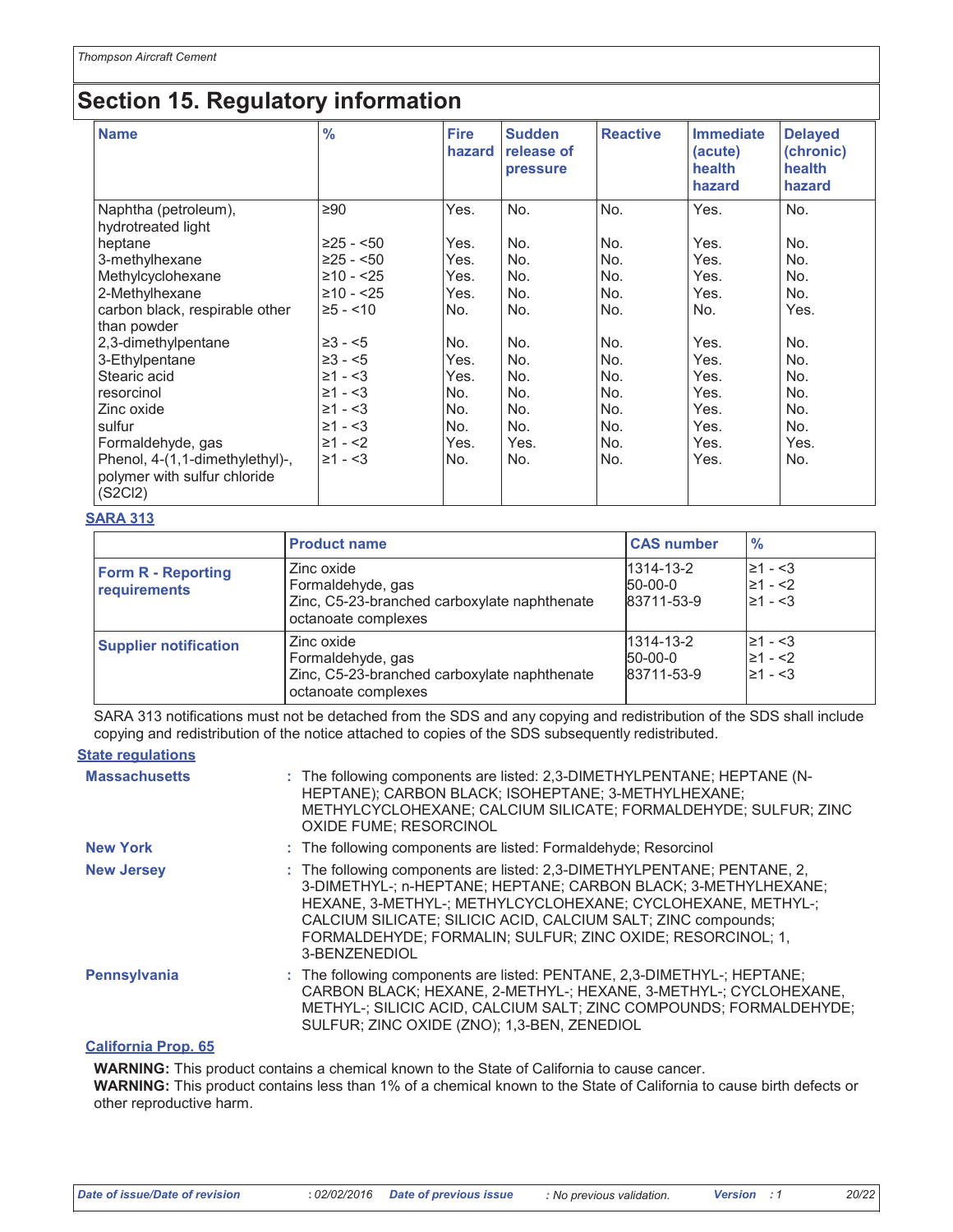## Section 15. Regulatory information

| <b>Ingredient name</b>                        | <b>Cancer</b> | <b>Reproductive</b> | <b>No significant risk</b><br>level                    | <b>Maximum</b><br>acceptable dosage<br>level       |
|-----------------------------------------------|---------------|---------------------|--------------------------------------------------------|----------------------------------------------------|
| carbon black, respirable other than<br>powder | Yes.          | No.                 | No.                                                    | IN <sub>o</sub> .                                  |
| Formaldehyde, gas                             | Yes.          | No.                 | Yes.                                                   | INo.                                               |
| toluene                                       | No.           | Yes.                | No.                                                    | 7000 µg/day<br>(ingestion)                         |
| ethylbenzene                                  | Yes.          | No.                 | 41 µg/day (ingestion)<br>54 µg/day<br>(inhalation)     | No.                                                |
| benzene                                       | Yes.          | Yes.                | 6.4 µg/day<br>(ingestion)<br>13 µg/day<br>(inhalation) | 24 µg/day (ingestion)<br>49 µg/day<br>(inhalation) |

| <b>Canadian lists</b> |  |  |
|-----------------------|--|--|
|                       |  |  |

| <b>Canadian NPRI</b>         | : The following components are listed: Heptane (all isomers); Heptane (all isomers);<br>Heptane (all isomers); Heptane (all isomers); Heptane (all isomers); Zinc (and its<br>compounds); Formaldehyde; Zinc (and its compounds) |
|------------------------------|----------------------------------------------------------------------------------------------------------------------------------------------------------------------------------------------------------------------------------|
| <b>CEPA Toxic substances</b> | : The following components are listed: Formaldehyde                                                                                                                                                                              |
| <b>Canada inventory</b>      | : Not determined.                                                                                                                                                                                                                |

#### **International regulations**

| <b>Chemical Weapon Convention List Schedules I, II &amp; III Chemicals</b><br>Not listed. |  |                                                                                    |  |  |  |  |
|-------------------------------------------------------------------------------------------|--|------------------------------------------------------------------------------------|--|--|--|--|
| <b>Montreal Protocol (Annexes A, B, C, E)</b><br>Not listed.                              |  |                                                                                    |  |  |  |  |
| <b>Stockholm Convention on Persistent Organic Pollutants</b><br>Not listed.               |  |                                                                                    |  |  |  |  |
| <b>Rotterdam Convention on Prior Inform Consent (PIC)</b><br>Not listed.                  |  |                                                                                    |  |  |  |  |
| <b>UNECE Aarhus Protocol on POPs and Heavy Metals</b><br>Not listed.                      |  |                                                                                    |  |  |  |  |
| <b>International lists</b>                                                                |  |                                                                                    |  |  |  |  |
| <b>National inventory</b>                                                                 |  |                                                                                    |  |  |  |  |
| <b>Australia</b>                                                                          |  | : Not determined.                                                                  |  |  |  |  |
| Canada                                                                                    |  | : Not determined.                                                                  |  |  |  |  |
| <b>China</b>                                                                              |  | : All components are listed or exempted.                                           |  |  |  |  |
| <b>Europe</b>                                                                             |  | : Not determined.                                                                  |  |  |  |  |
| Japan                                                                                     |  | Japan inventory (ENCS): Not determined.<br>Japan inventory (ISHL): Not determined. |  |  |  |  |
| <b>Malaysia</b>                                                                           |  | : Not determined.                                                                  |  |  |  |  |
| <b>New Zealand</b>                                                                        |  | : Not determined.                                                                  |  |  |  |  |
| <b>Philippines</b>                                                                        |  | : Not determined.                                                                  |  |  |  |  |
| <b>Republic of Korea</b>                                                                  |  | : Not determined.                                                                  |  |  |  |  |
| <b>Taiwan</b>                                                                             |  | : Not determined.                                                                  |  |  |  |  |
| <b>Turkey</b>                                                                             |  | : Not determined.                                                                  |  |  |  |  |